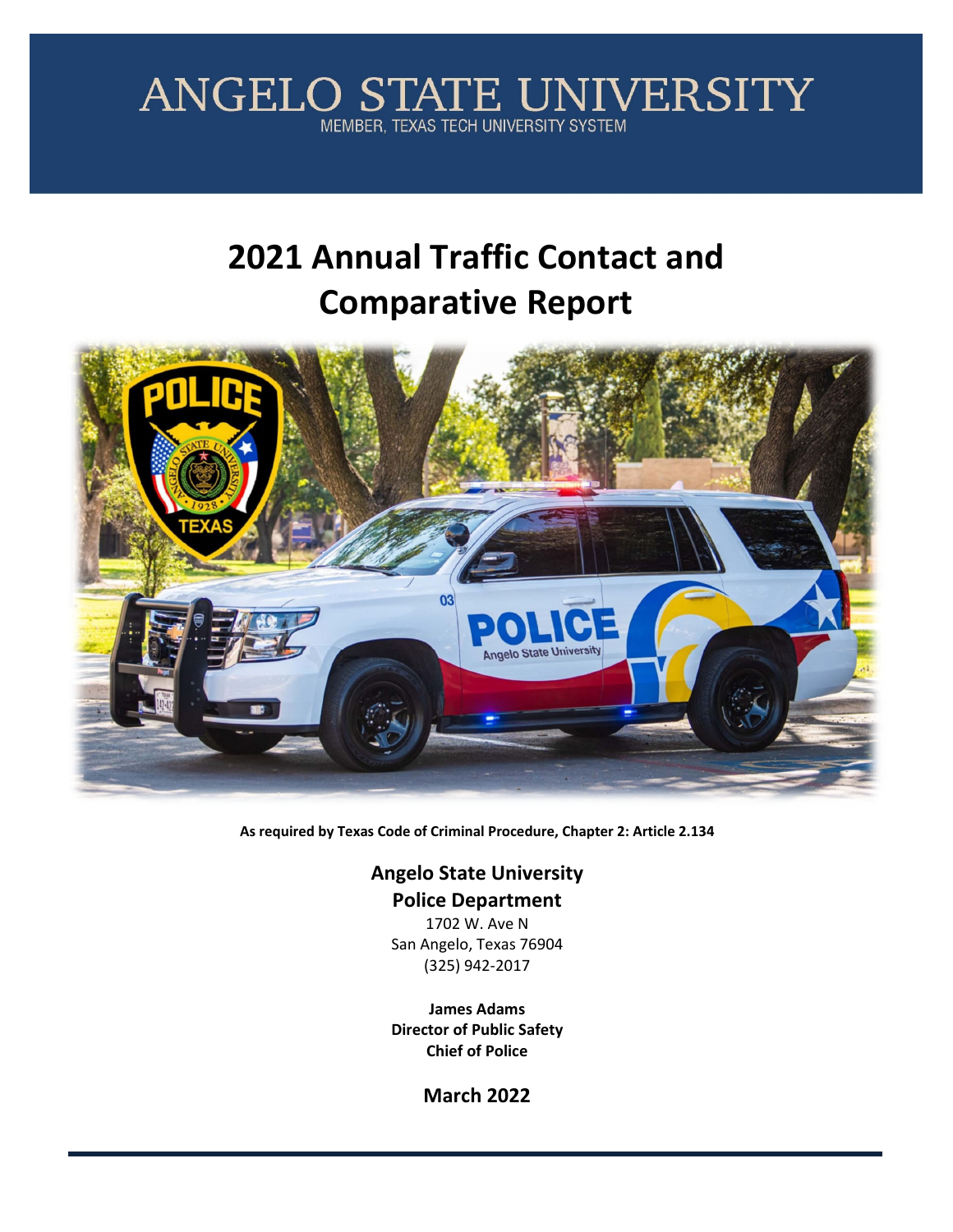

March 1, 2022

#### **MEMORANDUM**

| TO: | Angie Wright                                  |
|-----|-----------------------------------------------|
|     | Vice President for Finance and Administration |

**FROM:**  James Adams Director of Public Safety/Chief of Police

**RE:**  2021 Annual Traffic Contact Report

The Angelo State University Police Department, in accordance with the Texas Racial Profiling Law (SB No. 1074), Art. 2.134 CCP, has been collecting police contact data to comply with the law. Throughout the past year, the police department has been diligent to ensure that the numbers reported, via citations, are as accurate as possible. The data in this report only applies to what is referred to as Tier I information only (stops that resulted in a citation or arrest).

The report does include information that is referred to as Tier II information. The department has met all state requirements allowing it to be exempt from Tier II reporting requirements.

In this report, you will discover several sections, which are intended and designed to provide background information on the rationale and objectives of the Texas Racial Profiling law. Other sections contain information relevant to the policies adopted by the University Police Department prohibiting the practice of racial profiling among its officers, providing for a complaint system, and requiring the use of video or voice recordings on all traffic and pedestrian stops.

It is worth noting that there are limitations as to the interpretation and extrapolation of "information" from this data. The department is confident that our analysis is correct and relevant. The comparative analysis we have used is only one of many methods that could have been employed.

The final components of this report provide statistical data relevant to the public contacts made during the period of 1/1/2021 and 12/31/2021. This information has been analyzed and compared to the university student demographics as provided by the Office of Institutional Research and Assessment. Other analysis compares searches and arrests to the total number of traffic stops conducted over the listed time period.

Member, Texas Tech University System | Equal Opportunity Employer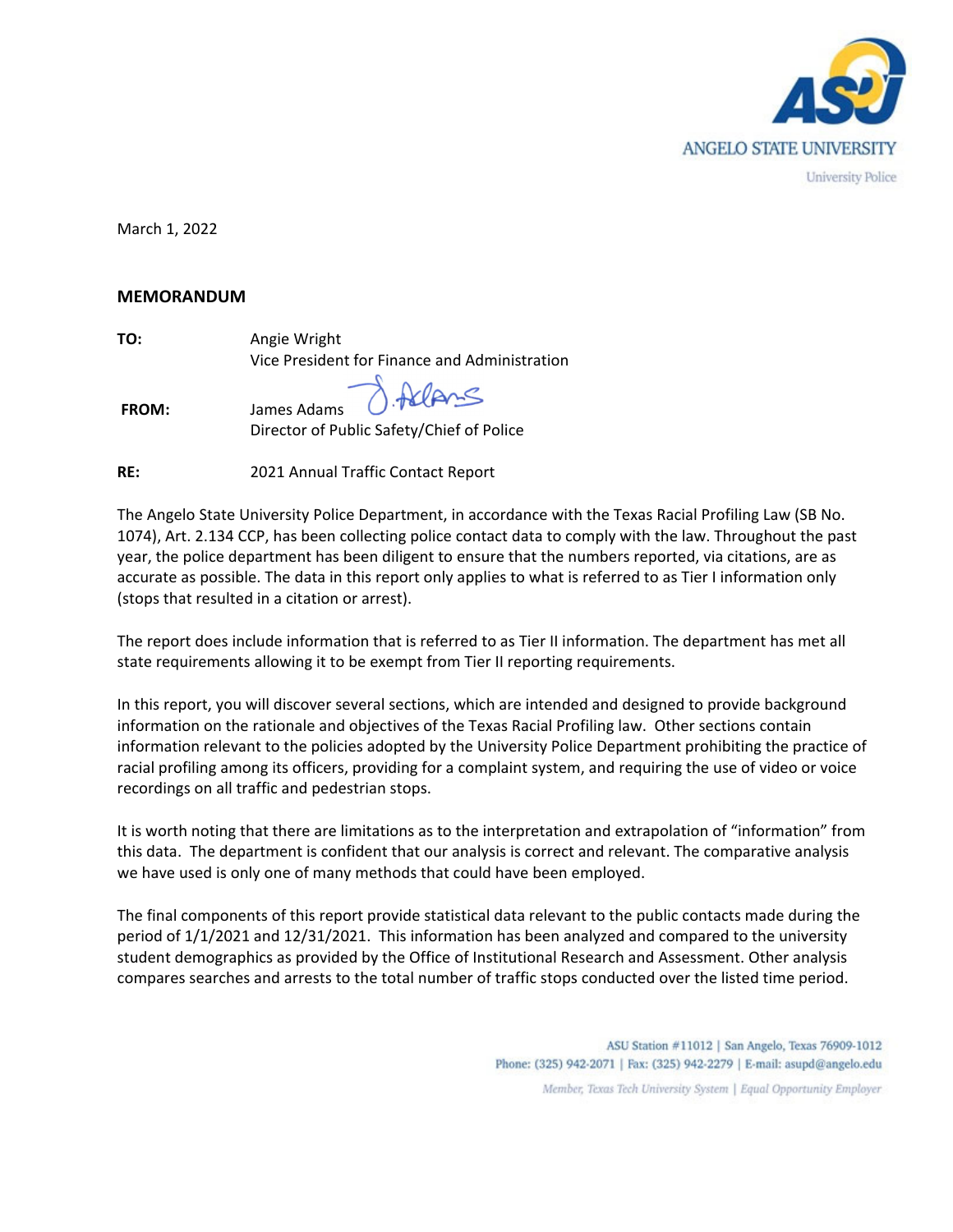# **Table of Contents**

#### **(I) Introduction**

- a) Opening Letter
- b) Table of Contents
- c) The Texas Law on Racial Profiling (SB: 1074)

# **(II) Responding to the Texas Racial Profiling Law**

- a) Department Policy on Racial Profiling
- b) Racial Profile Training
- c) Five Year Traffic Contact Data (17‐21)
- d) Graphical Charts (2021)
- e) Summary of Data (2021)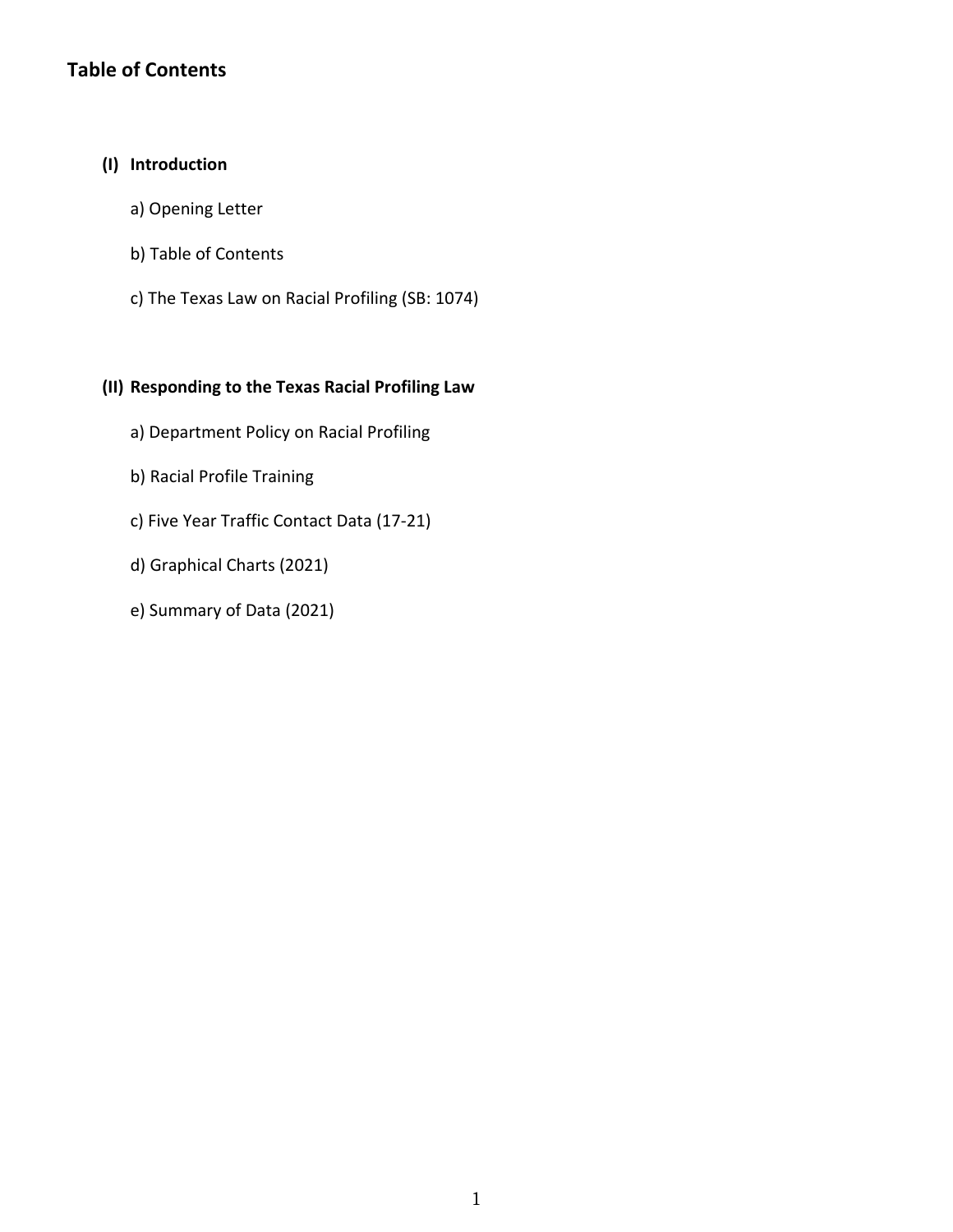### **TEXAS LAW ON RACIAL PROFILING**

Chapter 2, Code of Criminal Procedure

Art. 2.131. RACIAL PROFILING PROHIBITED. A peace officer may not engage in racial profiling.

Added by Acts 2001, 77th Leg., ch. 947, Sec. 1, eff. Sept. 1, 2001.

Art. 2.132. LAW ENFORCEMENT POLICY ON RACIAL PROFILING. (a) In this article:

(1) "Law enforcement agency" means an agency of the state, or of a county, municipality, or other political subdivision of the state, that employs peace officers who make motor vehicle stops in the routine performance of the officers' official duties.

(2) "Motor vehicle stop" means an occasion in which a peace officer stops a motor vehicle for an alleged violation of a law or ordinance.

(3) "Race or ethnicity" means the following categories:

(A) Alaska native or American Indian;

(B) Asian or Pacific Islander;

- (C) black;
- (D) white; and
- (E) Hispanic or Latino.

(b) Each law enforcement agency in this state shall adopt a detailed written policy on racial profiling. The policy must:

(1) clearly define acts constituting racial profiling;

(2) strictly prohibit peace officers employed by the agency from engaging in racial profiling;

(3) implement a process by which an individual may file a complaint with the agency if the individual believes that a peace officer employed by the agency has engaged in racial profiling with respect to the individual;

(4) provide public education relating to the agency's compliment and complaint process, including providing the telephone number, mailing address, and e-mail address to make a compliment or complaint with respect to each ticket, citation, or warning issued by a peace officer;

(5) require appropriate corrective action to be taken against a peace officer employed by the agency who, after an investigation, is shown to have engaged in racial profiling in violation of the agency's policy adopted under this article;

(6) require collection of information relating to motor vehicle stops in which a ticket, citation, or warning is issued and to arrests made as a result of those stops, including information relating to:

(A) the race or ethnicity of the individual detained;

(B) whether a search was conducted and, if so, whether the individual detained consented to the search;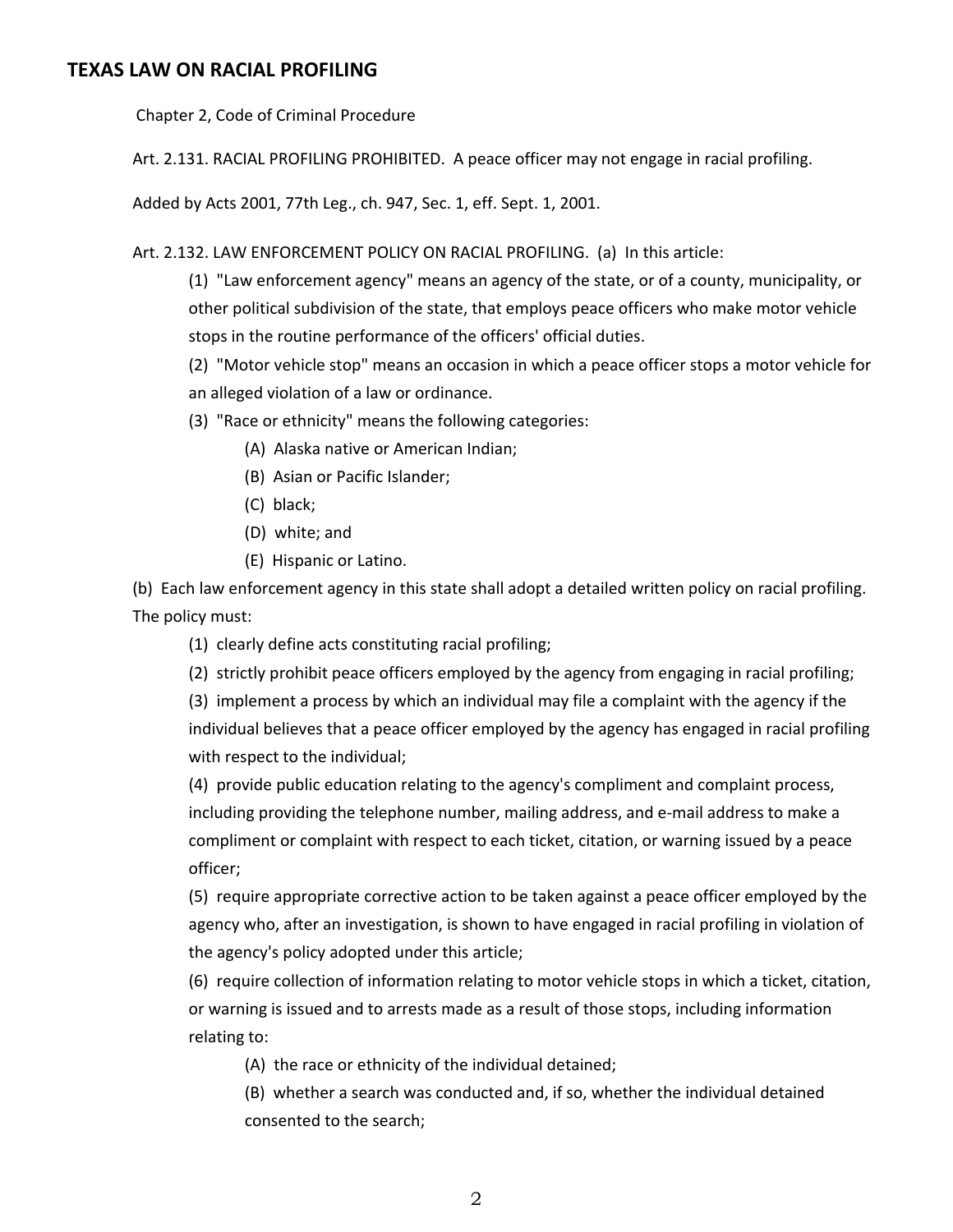(C) whether the peace officer knew the race or ethnicity of the individual detained before detaining that individual;

(D) whether the peace officer used physical force that resulted in bodily injury, as that term is defined by Section 1.07, Penal Code, during the stop;

(E) the location of the stop; and

(F) the reason for the stop; and

(7) require the chief administrator of the agency, regardless of whether the administrator is elected, employed, or appointed, to submit an annual report of the information collected under Subdivision (6) to:

(A) the Texas Commission on Law Enforcement; and

(B) the governing body of each county or municipality served by the agency, if the

agency is an agency of a county, municipality, or other political subdivision of the state. (c) The data collected as a result of the reporting requirements of this article shall not constitute prima facie evidence of racial profiling.

(d) On adoption of a policy under Subsection (b), a law enforcement agency shall examine the feasibility of installing video camera and transmitter-activated equipment in each agency law enforcement motor vehicle regularly used to make motor vehicle stops and transmitter‐activated equipment in each agency law enforcement motorcycle regularly used to make motor vehicle stops. The agency also shall examine the feasibility of equipping each peace officer who regularly detains or stops motor vehicles with a body worn camera, as that term is defined by Section 1701.651, Occupations Code. If a law enforcement agency installs video or audio equipment or equips peace officers with body worn cameras as provided by this subsection, the policy adopted by the agency under Subsection (b) must include standards for reviewing video and audio documentation. (e) A report required under Subsection (b) (7) may not include identifying information about a peace officer who makes a motor vehicle stop or about an individual who is stopped or arrested by a peace officer. This subsection does not affect the collection of information as required by a policy under

Subsection (b) (6).

(f) On the commencement of an investigation by a law enforcement agency of a complaint described by Subsection (b) (3) in which a video or audio recording of the occurrence on which the complaint is based was made, the agency shall promptly provide a copy of the recording to the peace officer who is the subject of the complaint on written request by the officer.

(g) On a finding by the Texas Commission on Law Enforcement that the chief administrator of a law enforcement agency intentionally failed to submit a report required under Subsection (b)(7), the commission shall begin disciplinary procedures against the chief administrator.

(h) A law enforcement agency shall review the data collected under Subsection (b) (6) to identify any improvements the agency could make in its practices and policies regarding motor vehicle stops.

Added by Acts 2001, 77th Leg., ch. 947, Sec. 1, eff. Sept. 1, 2001.

Amended by: Acts 2009, 81st Leg., R.S., Ch. 1172 (H.B. 3389), Sec. 25, eff. September 1, 2009. Acts 2013, 83rd Leg., R.S., Ch. 93 (S.B. 686), Sec. 2.05, eff. May 18, 2013.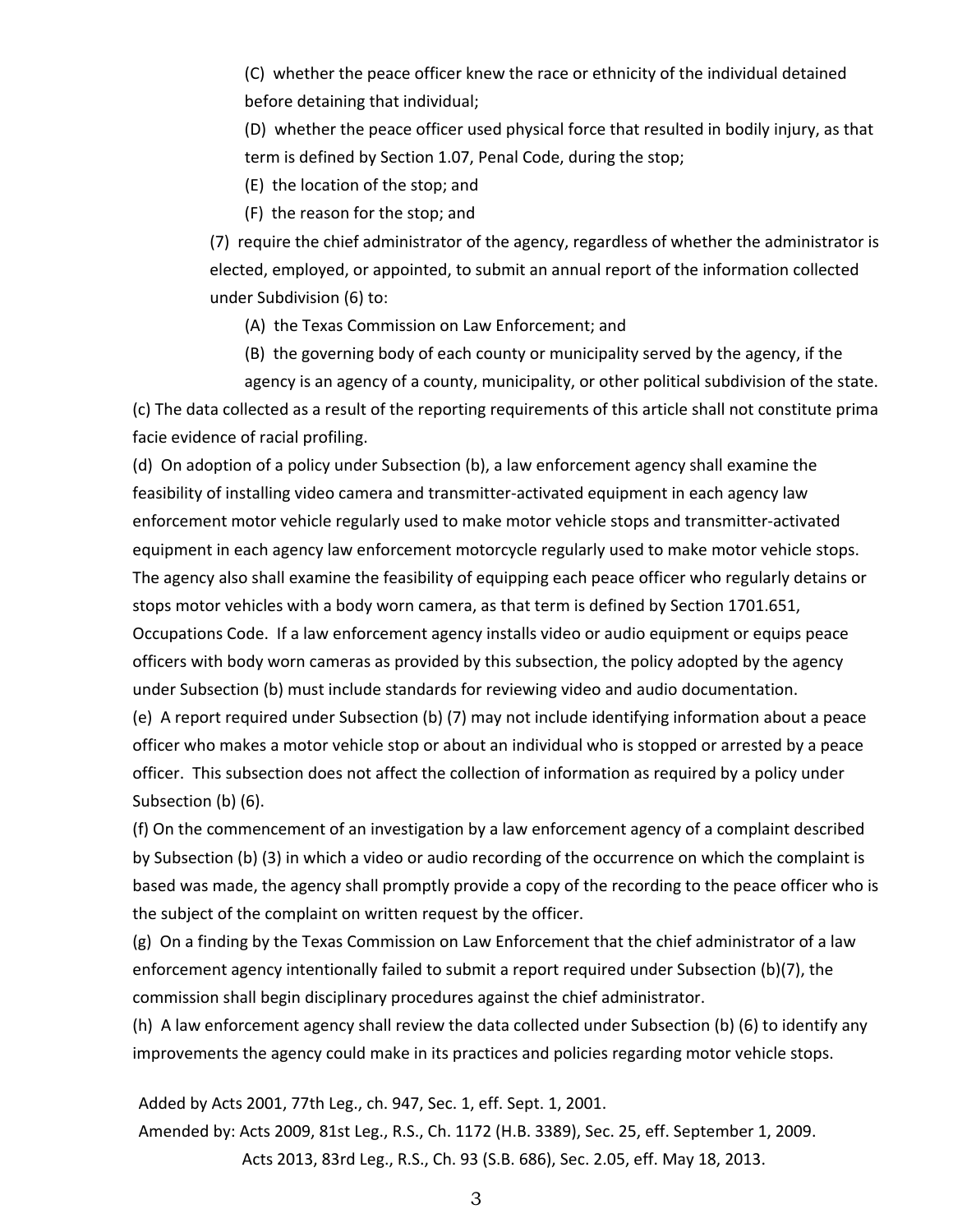Acts 2017, 85th Leg., R.S., Ch. 173 (H.B. 3051), Sec. 1, eff. September 1, 2017. Acts 2017, 85th Leg., R.S., Ch. 950 (S.B. 1849), Sec. 5.01, eff. September 1, 2017.

#### Art. 2.133. REPORTS REQUIRED FOR MOTOR VEHICLE STOPS.

(a) In this article, "race or ethnicity" has the meaning assigned by Article 2.132(a).

(b) A peace officer who stops a motor vehicle for an alleged violation of a law or ordinance shall report to the law enforcement agency that employs the officer information relating to the stop, including:

> (1) a physical description of any person operating the motor vehicle who is detained as a result of the stop, including:

> > (A) the person's gender; and

(B) the person's race or ethnicity, as stated by the person or, if the person does not state the person's race or ethnicity, as determined by the officer to the best of the officer's ability;

(2) the initial reason for the stop;

(3) whether the officer conducted a search as a result of the stop and, if so, whether the person detained consented to the search;

(4) whether any contraband or other evidence was discovered in the course of the search and a description of the contraband or evidence;

(5) the reason for the search, including whether:

(A) any contraband or other evidence was in plain view;

(B) any probable cause or reasonable suspicion existed to perform the search; or

(C) the search was performed as a result of the towing of the motor vehicle or the arrest of any person in the motor vehicle;

(6) whether the officer made an arrest as a result of the stop or the search, including a statement of whether the arrest was based on a violation of the Penal Code, a violation of a traffic law or ordinance, or an outstanding warrant and a statement of the offense charged;

(7) the street address or approximate location of the stop;

(8) whether the officer issued a verbal or written warning or a ticket or citation as a result of the stop; and

(9) whether the officer used physical force that resulted in bodily injury, as that term is defined by Section 1.07, Penal Code, during the stop.

(c) The chief administrator of a law enforcement agency, regardless of whether the administrator is elected, employed, or appointed, is responsible for auditing reports under Subsection (b) to ensure that the race or ethnicity of the person operating the motor vehicle is being reported.

Added by Acts 2001, 77th Leg., ch. 947, Sec. 1, eff. Sept. 1, 2001.

 Amended by: Acts 2009, 81st Leg., R.S., Ch. 1172 (H.B. 3389), Sec. 26, eff. September 1, 2009. Acts 2017, 85th Leg., R.S., Ch. 950 (S.B. 1849), Sec. 5.02, eff. September 1, 2017.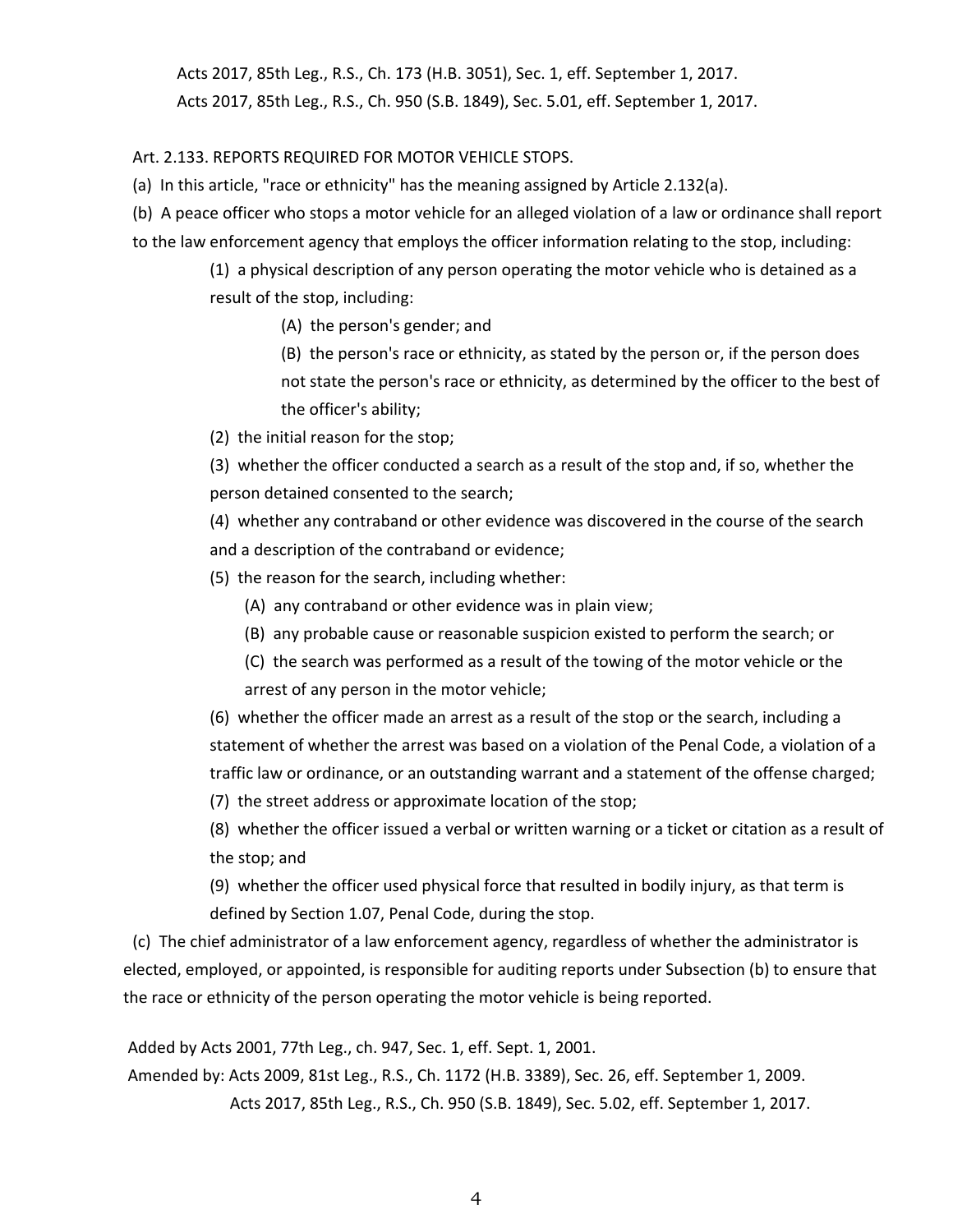#### Art. 2.134. COMPILATION AND ANALYSIS OF INFORMATION COLLECTED.

(a) In this article:

- (1) "Motor vehicle stop" has the meaning assigned by Article 2.132(a).
- (2) "Race or ethnicity" has the meaning assigned by Article 2.132(a).

(b) A law enforcement agency shall compile and analyze the information contained in each report received by the agency under Article 2.133. Not later than March 1 of each year, each law enforcement agency shall submit a report containing the incident‐based data compiled during the previous calendar year to the Texas Commission on Law Enforcement and, if the law enforcement agency is a local law enforcement agency, to the governing body of each county or municipality served by the agency.

(c) A report required under Subsection (b) must be submitted by the chief administrator of the law enforcement agency, regardless of whether the administrator is elected, employed, or appointed, and must include:

(1) a comparative analysis of the information compiled under Article 2.133 to:

(A) evaluate and compare the number of motor vehicle stops, within the applicable jurisdiction, of persons who are recognized as racial or ethnic minorities and persons who are not recognized as racial or ethnic minorities;

(B) examine the disposition of motor vehicle stops made by officers employed by the agency, categorized according to the race or ethnicity of the affected persons, as appropriate, including any searches resulting from stops within the applicable jurisdiction; and

(C) evaluate and compare the number of searches resulting from motor vehicle stops within the applicable jurisdiction and whether contraband or other evidence was discovered in the course of those searches; and

(2) information relating to each complaint filed with the agency alleging that a peace officer employed by the agency has engaged in racial profiling.

(d) A report required under Subsection (b) may not include identifying information about a peace officer who makes a motor vehicle stop or about an individual who is stopped or arrested by a peace officer. This subsection does not affect the reporting of information required under Article 2.133(b)(1). (e) The Texas Commission on Law Enforcement, in accordance with Section 1701.162, Occupations Code, shall develop guidelines for compiling and reporting information as required by this article. (f) The data collected as a result of the reporting requirements of this article shall not constitute prima facie evidence of racial profiling.

(g) On a finding by the Texas Commission on Law Enforcement that the chief administrator of a law enforcement agency intentionally failed to submit a report required under Subsection (b), the commission shall begin disciplinary procedures against the chief administrator.

Added by Acts 2001, 77th Leg., ch. 947, Sec. 1, eff. Sept. 1, 2001. Amended by: Acts 2009, 81st Leg., R.S., Ch. 1172 (H.B. 3389), Sec. 27, eff. September 1, 2009.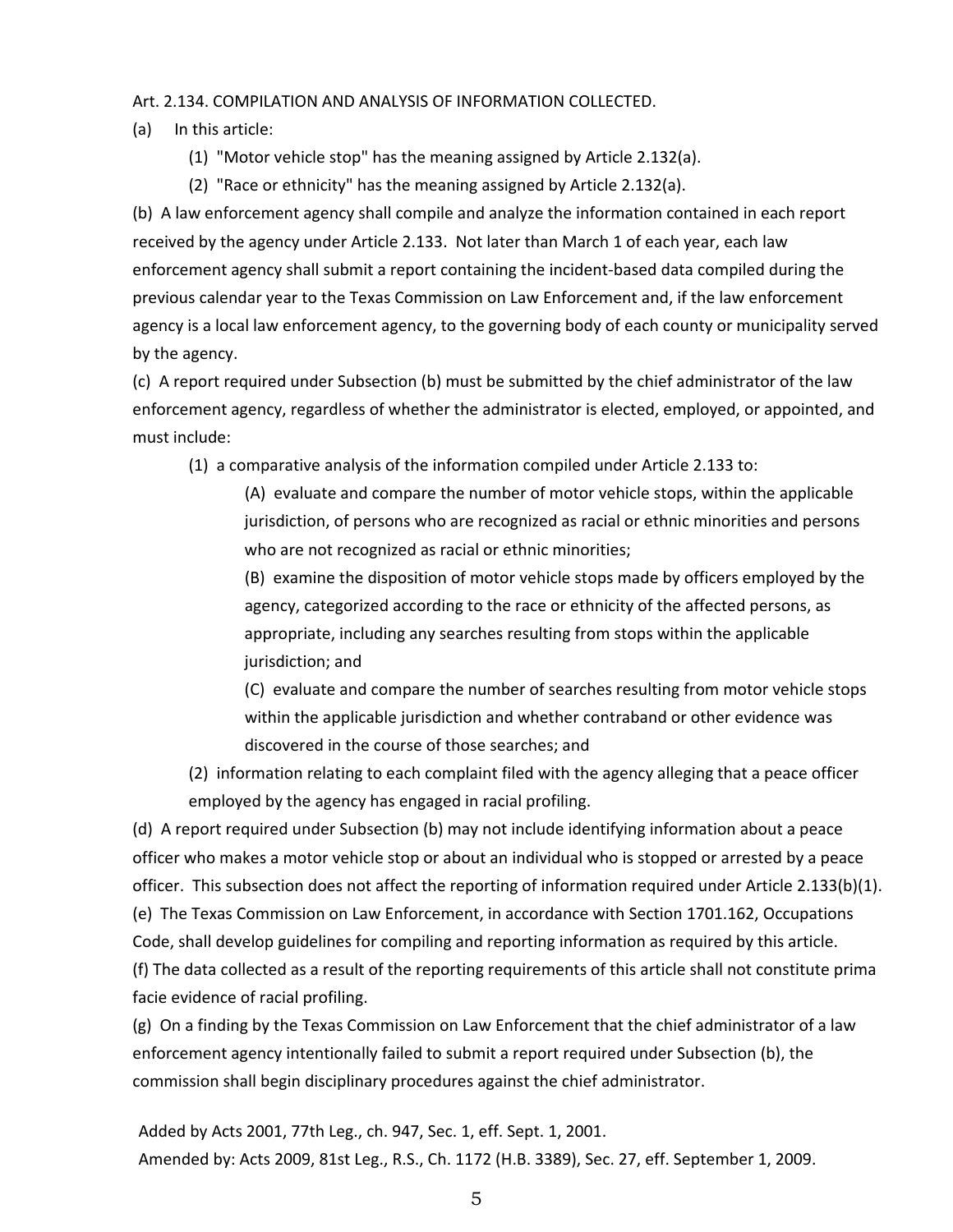Acts 2013, 83rd Leg., R.S., Ch. 93 (S.B. 686), Sec. 2.06, eff. May 18, 2013. Acts 2017, 85th Leg., R.S., Ch. 950 (S.B. 1849), Sec. 5.03, eff. September 1, 2017.

Art. 2.136. LIABILITY. A peace officer is not liable for damages arising from an act relating to the collection or reporting of information as required by Article 2.133 or under a policy adopted under Article 2.132.

Added by Acts 2001, 77th Leg., ch. 947, Sec. 1, eff. Sept. 1, 2001.

#### Art. 2.137. PROVISION OF FUNDING OR EQUIPMENT.

(a) The Department of Public Safety shall adopt rules for providing funds or video and audio equipment to law enforcement agencies for the purpose of installing video and audio equipment in law enforcement motor vehicles and motorcycles or equipping peace officers with body worn cameras, including specifying criteria to prioritize funding or equipment provided to law enforcement agencies. The criteria may include consideration of tax effort, financial hardship, available revenue, and budget surpluses. The criteria must give priority to:

(1) law enforcement agencies that employ peace officers whose primary duty is traffic enforcement;

(2) smaller jurisdictions; and

(3) municipal and county law enforcement agencies.

(b) The Department of Public Safety shall collaborate with an institution of higher education to identify law enforcement agencies that need funds or video and audio equipment for the purpose of installing video and audio equipment in law enforcement motor vehicles and motorcycles or equipping peace officers with body worn cameras. The collaboration may include the use of a survey to assist in developing criteria to prioritize funding or equipment provided to law enforcement agencies. (c) To receive funds or video and audio equipment from the state for the purpose of installing video and audio equipment in law enforcement motor vehicles and motorcycles or equipping peace officers

with body worn cameras, the governing body of a county or municipality, in conjunction with the law enforcement agency serving the county or municipality, shall certify to the Department of Public Safety that the law enforcement agency needs funds or video and audio equipment for that purpose.

(d) On receipt of funds or video and audio equipment from the state for the purpose of installing video and audio equipment in law enforcement motor vehicles and motorcycles or equipping peace officers with body worn cameras, the governing body of a county or municipality, in conjunction with the law enforcement agency serving the county or municipality, shall certify to the Department of Public Safety that the law enforcement agency has taken the necessary actions to use and is using video and audio equipment and body worn cameras for those purposes.

Added by Acts 2001, 77th Leg., ch. 947, Sec. 1, eff. Sept. 1, 2001. Amended by: Acts 2017, 85th Leg., R.S., Ch. 950 (S.B. 1849), Sec. 5.04, eff. September 1, 2017.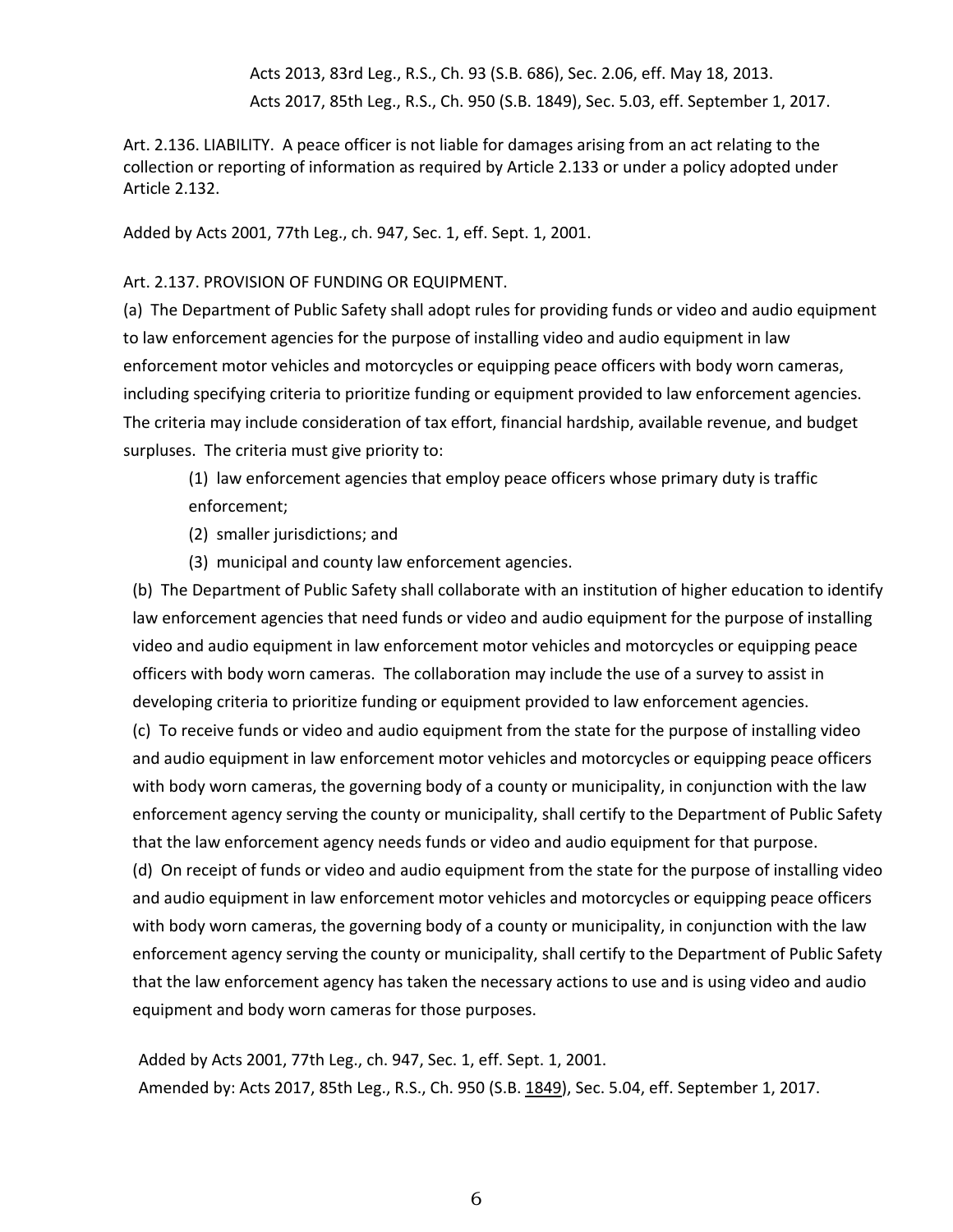Art. 2.138. RULES. The Department of Public Safety may adopt rules to implement Articles 2.131‐ 2.137.

Added by Acts 2001, 77th Leg., ch. 947, Sec. 1, eff. Sept. 1, 2001.

Chapter 3, Code of Criminal Procedure, is amended by adding Article 3.05 to read as follows: Art. 3.05. RACIAL PROFILING. In this code, "racial profiling" means a law enforcement‐initiated action based on an individual's race, ethnicity, or national origin rather than on the individual's behavior or on information identifying the individual as having engaged in criminal activity.

Added by Acts 2001, 77th Leg., ch. 947, Sec. 2, eff. Sept. 1, 2001.

Chapter 1701, Section 1701.253, Occupations Code, is amended by adding Subsection (h) to read as follows:

(h) As part of the minimum curriculum requirements, the commission shall establish a statewide comprehensive education and training program on racial profiling for officers licensed under this chapter. An officer shall complete a program established under this subsection not later than the second anniversary of the date the officer is licensed under this chapter or the date the officer applies for an intermediate proficiency certificate, whichever date is earlier.

Acts 2009, 81st Leg., R.S., Ch. 1172, Sec. 12, eff. September 1, 2009.

Chapter 1701, Section 1701.402, Occupations Code, is amended by adding Subsection (e) to read as follows:

(e) As a requirement for an intermediate proficiency certificate, an officer must complete an education and training program on racial profiling established by the commission under Section 1701.253(h).

Text of subsection as added by Acts 2009, 81st Leg., R.S., Ch. 1002

Chapter 543, Section 543.202, Transportation Code, is amended to read as follows;

Sec. 543.202. FORM OF RECORD.

(a) In this section, "race or ethnicity" means of a particular descent, including Caucasian, African, Hispanic, Asian, or Native American descent.

(b) The record must be made on a form or by a data processing method acceptable to the department and must include:

(1) the name, address, physical description, including race or ethnicity, date of birth, and driver's license number of the person charged;

(2) the registration number of the vehicle involved;

(3) whether the vehicle was a commercial motor vehicle as defined by Chapter 522 or was involved in transporting hazardous materials;

(4) the person's social security number, if the person was operating a commercial motor vehicle or was the holder of a commercial driver's license or commercial driver learner's permit;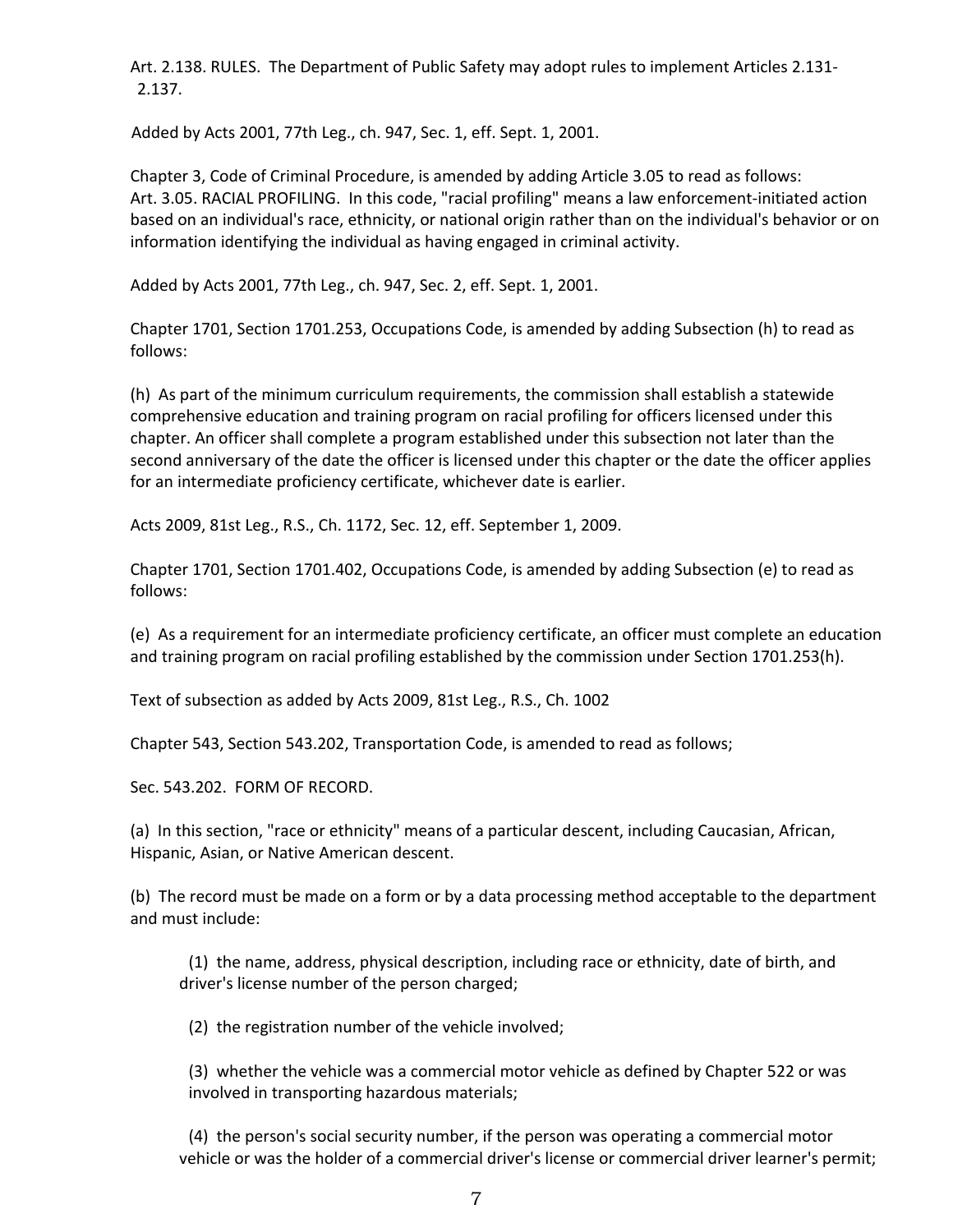(5) the date and nature of the offense, including whether the offense was a serious traffic violation as defined by Chapter 522;

(6) whether a search of the vehicle was conducted and whether consent for the search was obtained;

(7) the plea, the judgment, whether the individual was adjudicated under Article 45.0511, Code of Criminal Procedure, and whether bail was forfeited;

(8) the date of conviction; and

(9) the amount of the fine or forfeiture.

Acts 1995, 74th Leg., ch. 165, Sec. 1, eff. Sept. 1, 1995. Amended by Acts 2001, 77th Leg., ch. 947, Sec. 6, eff. Sept. 1, 2001; Acts 2003, 78th Leg., ch. 1325, Sec. 8.04, eff. June. 1, 2005.

Amended by:

Acts 2015, 84th Leg., R.S., Ch. 752 (H.B. 1888), Sec. 39, eff. January 1, 2016.

Acts 2017, 85th Leg., R.S., Ch. 173 (H.B. 3051), Sec. 2, eff. September 1, 2017.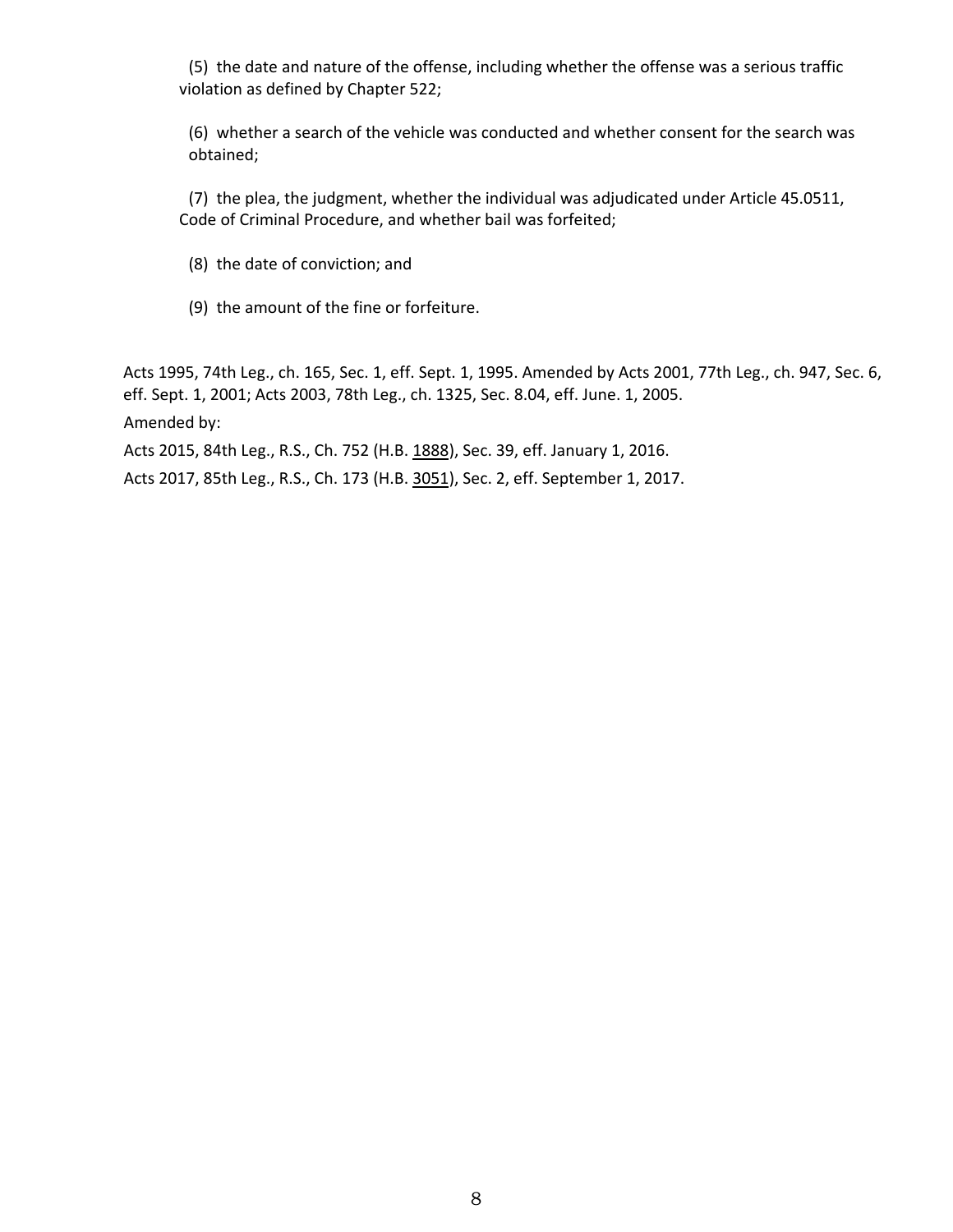# **DEPARTMENT POLICY MANUAL ON RACIAL PROFILING**

#### Purpose:

The purpose of this policy is to reaffirm the Angelo State University Police Department's commitment to unbiased policing in all encounters between its police officers and the public; to reinforce procedures that serve to ensure public confidence and mutual trust through the provisions of services in a fair and equitable fashion; and to protect our officers from unwarranted accusations of misconduct when they act within the dictates of department policy and the law.

#### Department Policy:

It is the policy of this department to police in a proactive manner and to aggressively investigate suspected violations of the law. Angelo State University police officers shall actively enforce state and federal laws in a responsible and professional manner and without regard to race, ethnicity or national origin. Officers are strictly prohibited from engaging in racial profiling as defined within this policy. This policy shall be applicable to all persons, whether drivers, passengers or pedestrians.

Angelo State University police officers shall conduct themselves in a dignified and respectful manner at all times when dealing with the public. Two fundamental rights guaranteed by both the United States and Texas constitutions are equal protection under the law and freedom from unreasonable searches and seizures. The right of all persons to be treated equally and to be free from unreasonable searches and seizures must be respected. Racial profiling is an unacceptable patrol tactic and is not condoned by this department.

This policy shall not preclude officers from offering assistance, such as observing a substance leaking from a vehicle, a flat tire, or someone who appears to be ill, lost or confused. Nor does this policy prohibit stopping someone suspected of a crime based upon observed actions and/or information received about a person from a witness.

This policy may be amended from time to time to reflect changes in applicable laws and to further direct members of the University Police Department.

#### Definitions:

"Racial Profiling"‐ A law enforcement‐initiated action based on an individual's race, ethnicity, or national origin rather than on the individual's behavior or on information identifying the individual as having engaged in criminal activity.

Racial profiling pertains to persons who are viewed as suspects or potential suspects of criminal behavior. The term is not relevant as it pertains to witnesses, complainants or citizen contacts.

The prohibition against racial profiling does not preclude law enforcement officers from detaining or arresting any individual because an actual description of a specific suspect, for whom the officer is searching, which contains racial, ethnic or national origin descriptors.

Detaining an individual and conducting an inquiry into that person's activities simply because of that individual's race, ethnicity or national origin constitutes racial profiling.

Examples of racial profiling include, but are not limited to, the following:

1. Citing a driver who is speeding in a stream of traffic, where most other drivers are speeding, because of the cited driver's race, ethnicity or national origin.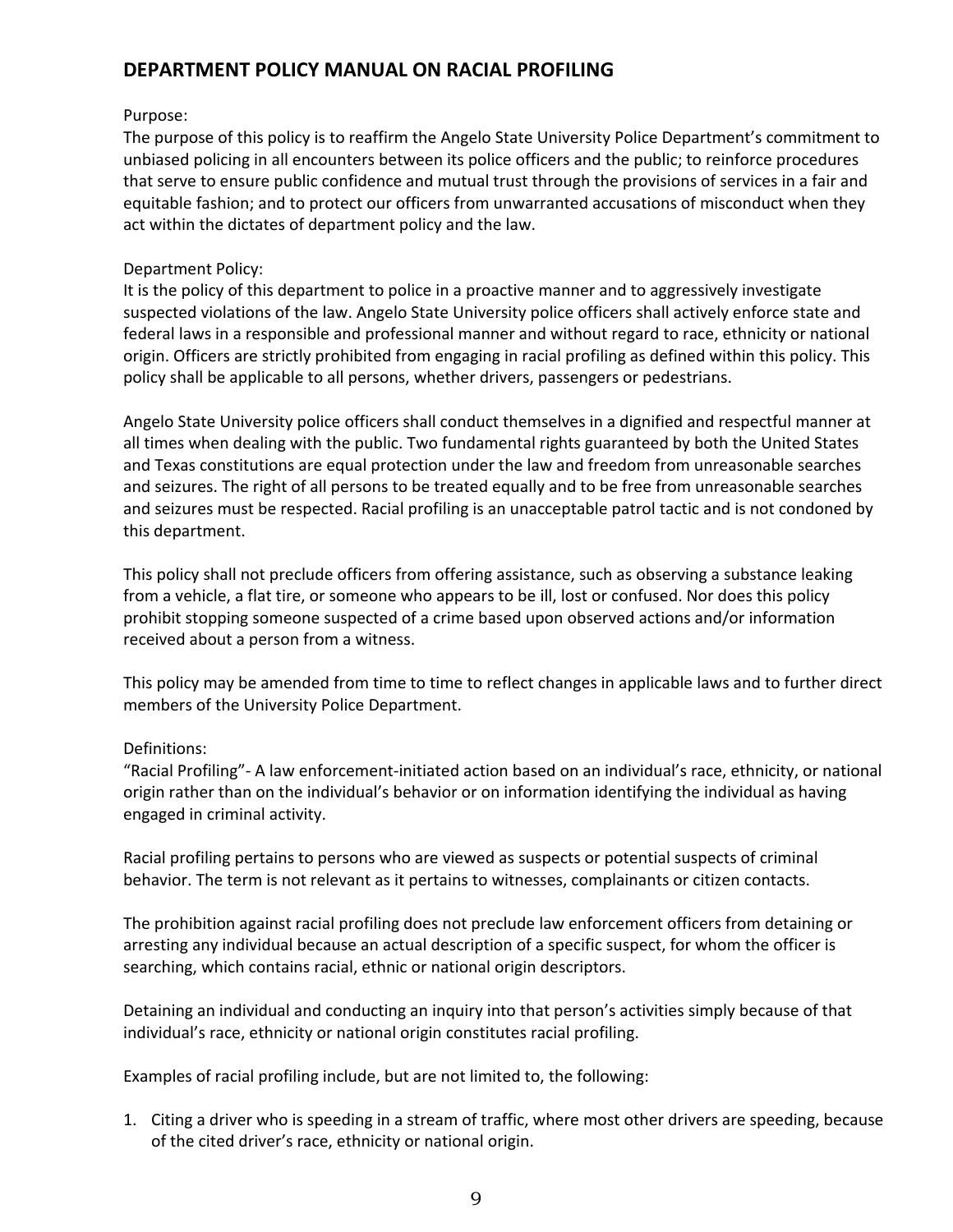- 2. Detaining the driver of a vehicle based on the determination that a person of that race, ethnicity or national origin is unlikely to own or be in possession of a vehicle of that specific make, model or color.
- 3. Detaining an individual upon the determination that a person of that race, ethnicity or national origin does not belong in a specific part of town or location.

A law enforcement agency can derive two key principles from the adoption of this definition of racial profiling:

- 1. Police officers may not use racial or ethnic stereotypes as factors in selecting whom to stop and search. Police may use race in conjunction with other known factors of the suspect.
- 2. Racial profiling is not relevant as it pertains to witnesses.

"Race or Ethnicity"‐ Of a particular decent, including Caucasian, African, Hispanic, Asian or Native American.

"Pedestrian Stop"‐ An interaction between a peace officer and an individual who is being detained for the purpose of a criminal investigation in which the individual is not under arrest.

"Traffic Stop"‐ A peace officer who stops a motor vehicle for an alleged violation of a law or ordinance regulating traffic.

#### Department Training:

University police officers are responsible to adhere to all Texas Commission on Law Enforcement (TCOLE) and the Law Enforcement Management Institute of Texas (LEMIT) rules and requirements as mandated by law.

All officers shall complete a TCOLE training and racial profiling education program no later than the second anniversary of the date the officer is licensed under Chapter 1701 of the Texas Occupation Code or the date the officer applies for their intermediate proficiency certificate, whichever date is earlier.

A person who, on September 1, 2001, held a TCOLE intermediate proficiency certificate, or who had held a peace officer license issued by TCOLE for at least two years, shall complete a TCOLE training and racial profiling education program no later than September 1, 2003.

The chief of police, as part of the initial training and continued education for such an appointment, will be required to attend the LEMIT program on racial profiling.

#### Complaint Investigation Procedures:

A. The University Police Department shall accept complaints from any person who believes he or she has been stopped or searched based on racial, ethnic or national origins. No person shall be discouraged, intimidated or coerced from filing a complaint, nor discriminated against because he or she filed such a complaint.

B. Any employee of the department who is presented with an allegation of racial profiling, including the officer who initiated the stop, shall record the person's name, address and telephone number, and forward the complaint through the appropriate channels or direct the individual(s) to contact the chief of university police or his designee.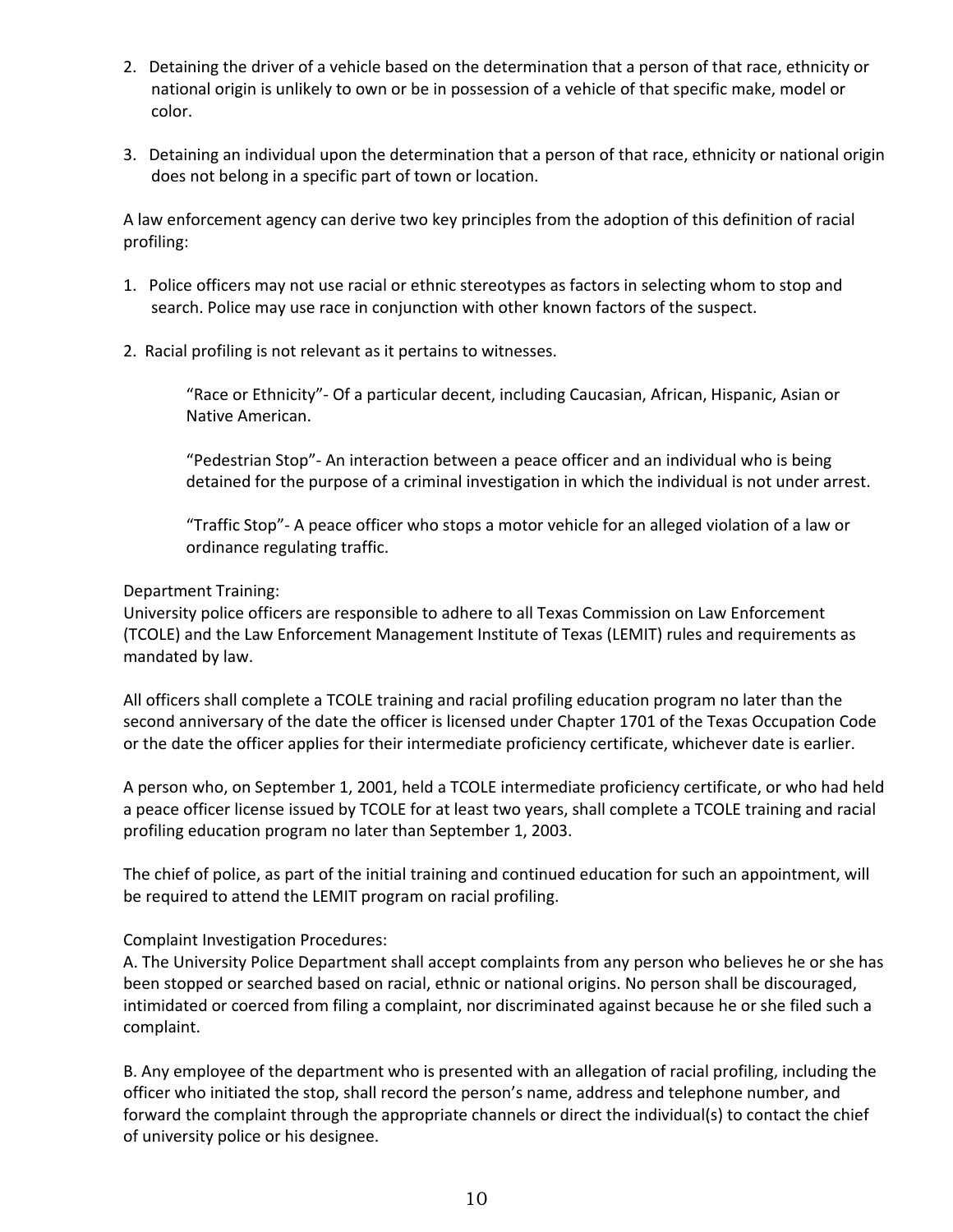Any employee contacted shall provide to that person a copy of a complaint form or the department process for filing a complaint. All employees will immediately report any allegation of racial profiling to their supervisor before the end of their shift.

C. Investigations of a complaint shall be conducted in a thorough and timely manner. All complaints will be acknowledged in writing to the initiator who will receive disposition regarding their complaint. Such dispositions should be made within a reasonable period of time. The investigative process shall be reduced to writing and any reviewer's comments or conclusions shall be filed with the chief of police. When applicable, findings and/or suggestions for disciplinary action, retraining, or changes in policy shall be filed with the chief of police.

D. If a racial profiling complaint is sustained against an officer, it will result in appropriate corrective and disciplinary action, up to and including termination from the department.

E. If there is a departmental video or audio recording of the events, upon which the complaint of racial profiling is based, the officer may request, in writing, a copy of the recording. Such a written request should be made to the chief of police or their designee.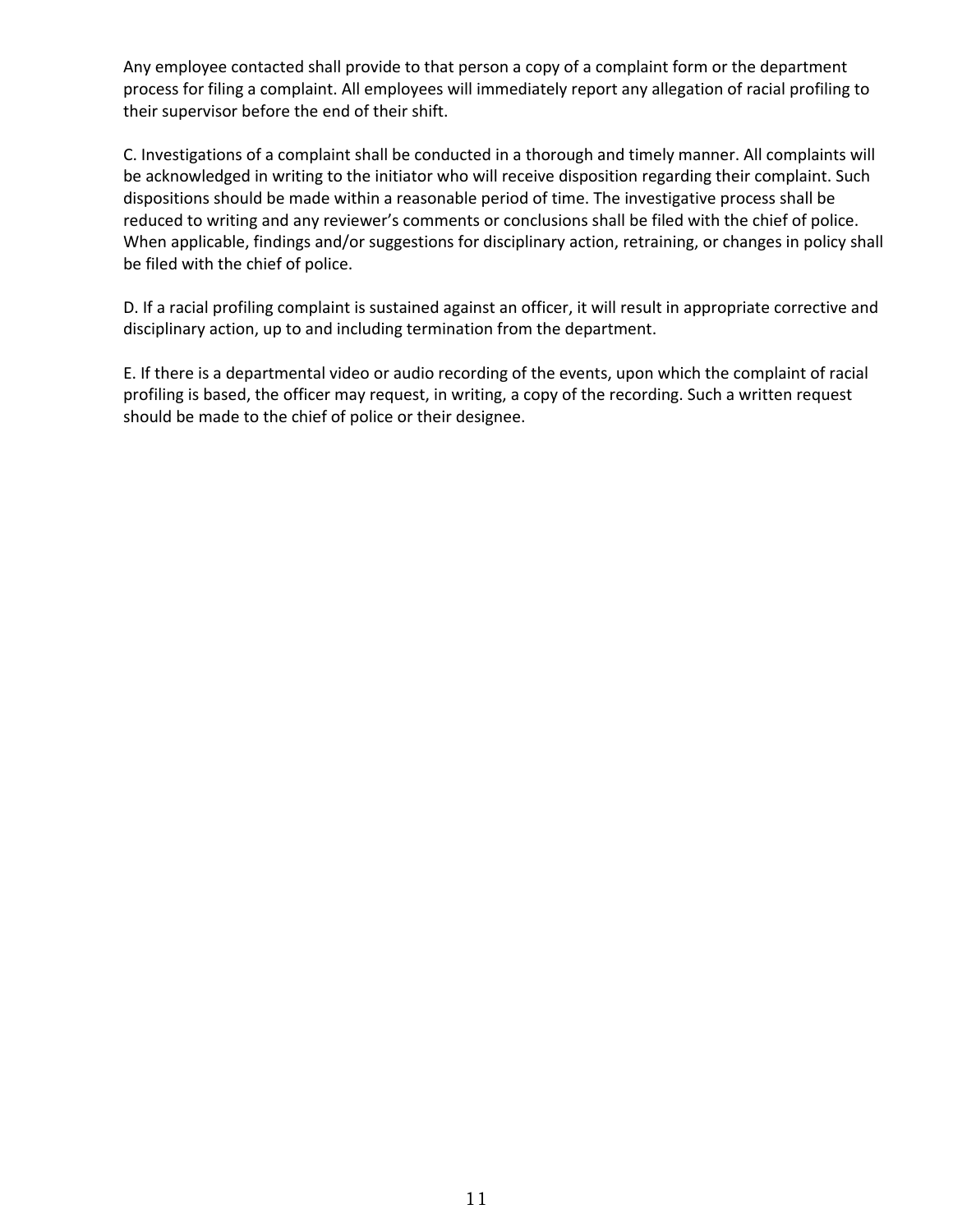

# **ANGELO STATE UNIVERSITY POLICE DEPARTMENT**

 ASU Station #11012 San Angelo, Texas 76909‐1012 Phone: (325) 942‐2071 Fax: (325) 942‐2279 Email: police@angelo.edu

# **PERSONNEL COMPLAINT FORM**

# \_\_\_\_\_\_\_\_\_\_\_\_\_\_\_\_\_\_\_\_\_\_\_\_\_\_\_\_\_\_\_\_\_\_\_\_\_\_\_\_\_\_\_\_\_\_\_\_\_\_\_\_\_\_\_\_\_\_\_\_\_\_\_\_\_\_ **Last Name First Name Middle Initial** \_\_\_\_\_\_\_\_\_\_\_\_\_\_\_\_\_\_\_\_\_\_\_\_\_\_\_\_\_\_\_\_\_\_\_\_\_\_\_\_\_\_\_\_\_\_\_\_\_\_\_\_\_\_\_\_\_\_\_\_\_\_\_\_\_\_ **Street Address City/State Zip Code Phone No.**  \_\_\_\_\_\_\_\_\_\_\_\_\_\_\_\_\_\_\_\_\_\_\_\_\_\_\_\_\_\_\_\_\_\_\_\_\_\_\_\_\_\_\_\_\_\_\_\_\_\_\_\_\_\_\_\_\_\_\_\_\_\_\_\_\_\_ **Location Where Alleged Incident(s) occurred: Date of Incident(s) Time of Incident(s) Do you desire a written response? YES NO Do you wish to know the final disposition of your complaint? YES NO Are you alleging any racial profiling as part of your complainant? YES NO**  \_\_\_\_\_\_\_\_\_\_\_\_\_\_\_\_\_\_\_\_\_\_\_\_\_\_\_\_\_\_\_\_\_\_\_\_\_\_\_\_\_\_\_\_\_\_\_\_\_\_\_\_\_\_\_\_\_\_\_\_\_\_\_\_\_\_ **Last Name (Arrested Person) First Name Middle Initial** \_\_\_\_\_\_\_\_\_\_\_\_\_\_\_\_\_\_\_\_\_\_\_\_\_\_\_\_\_\_\_\_\_\_\_\_\_\_\_\_\_\_\_\_\_\_\_\_\_\_\_\_\_\_\_\_\_\_\_\_\_\_\_\_\_\_ **Street Address City/State Zip Code Phone No. Indicate your relationship to the arrested person:** \_\_\_\_\_\_\_\_\_\_\_\_\_\_\_\_\_\_\_\_\_\_\_\_\_\_\_\_\_\_\_\_\_\_\_\_\_\_\_\_\_\_\_\_\_\_\_\_\_\_\_\_\_\_\_\_\_\_\_\_\_\_\_\_\_\_\_\_\_\_\_\_\_\_\_\_\_\_\_\_\_\_\_\_\_\_\_\_\_\_\_\_\_\_\_\_\_\_\_\_\_\_\_\_ **Name of Witness Address of Witness Phone No.** \_\_\_\_\_\_\_\_\_\_\_\_\_\_\_\_\_\_\_\_\_\_\_\_\_\_\_\_\_\_\_\_\_\_\_\_\_\_\_\_\_\_\_\_\_\_\_\_\_\_\_\_\_\_\_\_\_\_\_\_\_\_\_\_\_\_\_\_\_\_\_\_\_\_\_\_\_\_\_\_\_\_\_\_\_\_\_\_\_\_\_\_\_\_\_\_\_\_\_\_\_\_\_\_ **Name of Witness Address of Witness Phone No. Complainant's Section: If someone was arrested, fill out the section below: Witness or Witnesses‐ If any:**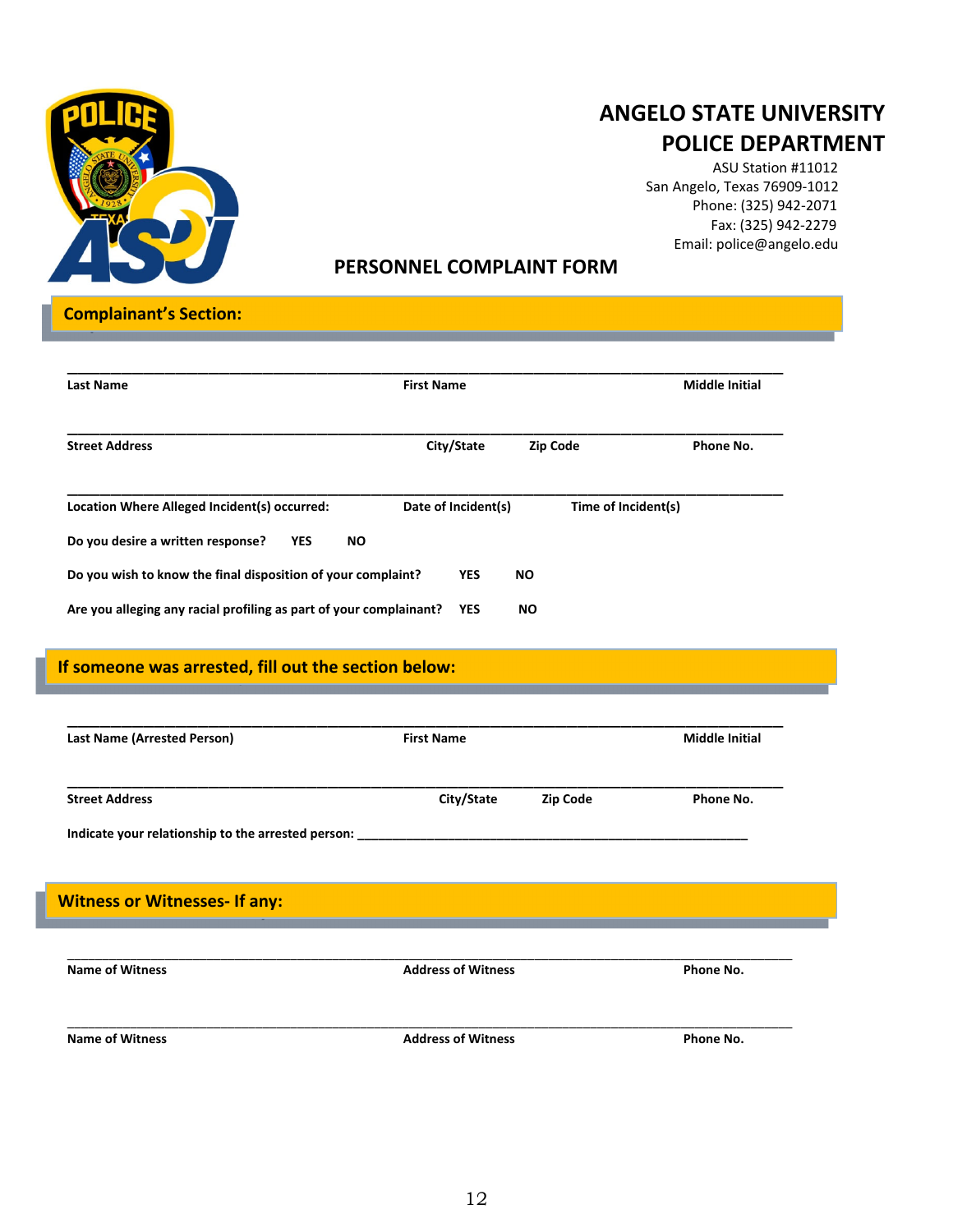$\mathcal{L}_\mathcal{L} = \{ \mathcal{L}_\mathcal{L} = \{ \mathcal{L}_\mathcal{L} = \{ \mathcal{L}_\mathcal{L} = \{ \mathcal{L}_\mathcal{L} = \{ \mathcal{L}_\mathcal{L} = \{ \mathcal{L}_\mathcal{L} = \{ \mathcal{L}_\mathcal{L} = \{ \mathcal{L}_\mathcal{L} = \{ \mathcal{L}_\mathcal{L} = \{ \mathcal{L}_\mathcal{L} = \{ \mathcal{L}_\mathcal{L} = \{ \mathcal{L}_\mathcal{L} = \{ \mathcal{L}_\mathcal{L} = \{ \mathcal{L}_\mathcal{$ 

#### **Signature Section:**

**Signature of Complainant Date** 

**Complaint Received By: \_\_\_\_\_\_\_\_\_\_\_\_\_\_\_\_\_\_\_\_\_\_\_\_\_\_\_\_\_\_\_\_\_\_\_\_\_\_\_\_\_\_\_\_\_\_\_\_\_\_\_\_\_\_\_\_\_\_\_\_\_\_\_\_\_\_\_\_\_\_\_\_\_\_\_\_\_\_\_\_\_\_\_\_**

**Name Date**

#### **Government Code: 614.022‐023 Complaints Against Law Enforcement Officers**

In order for a complaint, against a law enforcement officer in the State of Texas, to be considered by a chief or the head of a police department, the complaint must be placed in writing and signed by the person making the complaint.

\_\_\_\_\_\_\_\_\_\_\_\_\_\_\_\_\_\_\_\_\_\_\_\_\_\_\_\_\_\_\_\_\_\_\_\_\_\_\_\_\_\_\_\_\_\_\_\_\_\_\_\_\_\_\_\_\_\_\_\_\_\_\_\_\_\_\_\_\_\_\_\_\_\_\_\_\_\_\_\_\_\_\_\_\_\_\_\_\_\_\_\_\_\_\_\_\_\_\_\_\_\_\_\_

A copy of the signed complaint must be presented to the affected officer or employee within a reasonable amount of time after the complaint is filed and before any disciplinary action may be taken against the affected employee.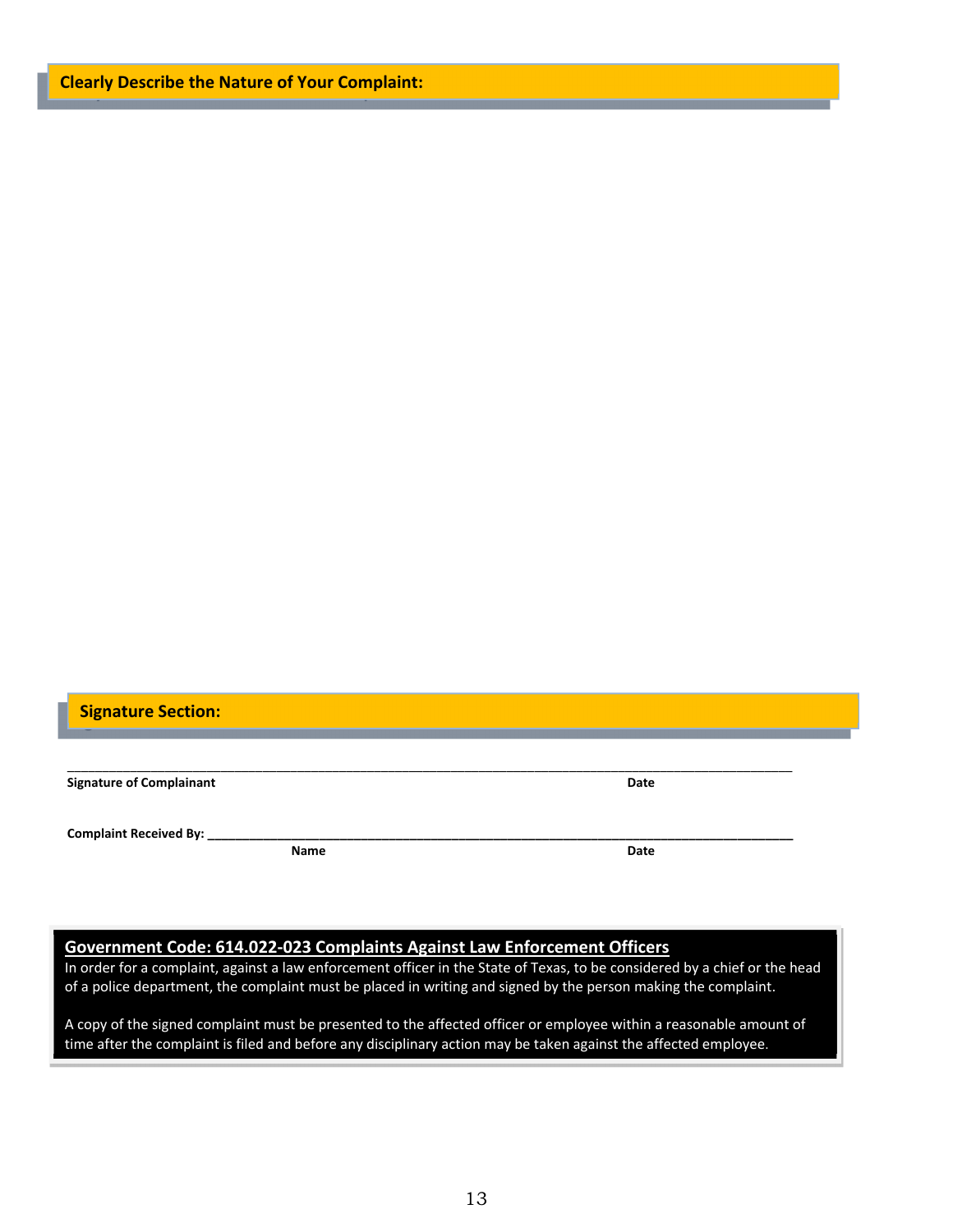Public Education:

The University Police Department will inform the public of its policy prohibiting racial profiling and the complaint process. Methods that may be utilized to inform the public include news media, radio, public presentations, the Internet, as well as any other appropriate governing board meetings. Additionally, information will be made available, as appropriate, in languages other than English.

#### Citation Data Collection and Reporting:

An officer is required to collect information related to traffic stops in which a citation is issued. On the citation, officers must include:

- 1. Violators race or ethnicity;
- 2. Whether a search was conducted;
- 3. Whether the search was consensual;
- 4. Whether an arrest was made as a result of the search.

By March of each year, the department shall submit a written report to the appropriate Vice President that includes the information gathered by the citations. The report shall include:

- 1. Breakdown of contacts by race or ethnicity;
- 2. Number of arrests made subsequent to a search

No later than March  $31^{st}$  of each year, this department shall submit a report to the Vice President for Finance and Administration at Angelo State. The submitted report will then be forwarded to the Texas Tech University System or its Board of Regents containing this information from the preceding calendar year.

#### Collection and Reporting of Information:

An officer who stops a motor vehicle for an alleged violation of a law or ordinance regulating traffic, or who stops a pedestrian for any suspected offense, shall record and report the following information.

- 1. A physical description of each person detained as a result of the stop, including:
	- a. The person's gender;
	- b. The person's race or ethnicity, as stated by the person or as determined by the officer's best judgment.
- 2. The street address or approximate location of the stop.
- 3. The suspected offense or traffic violation.
- 4. Whether the officer conducted a search as a result of the stop and, if so, whether the person detained consented to the search.
- 5. Whether contraband was discovered in the course of the search and, if so, a statement of the offense charged.
- 6. Whether the officer issued a warning or a citation as a result of the stop and, if so, a statement of the offense charged.

This department shall compile and analyze the information contained in these individual reports. No later than March  $31<sup>st</sup>$  of each year, this department shall submit a report to the Texas Tech University System or its Board of Regents containing the information compiled from the preceding calendar year in a manner they approve. This report shall include:

- 1. A comparative analysis of the information contained in the individual reports in order to:
	- a. Determine the prevalence of racial profiling by officers in this department; and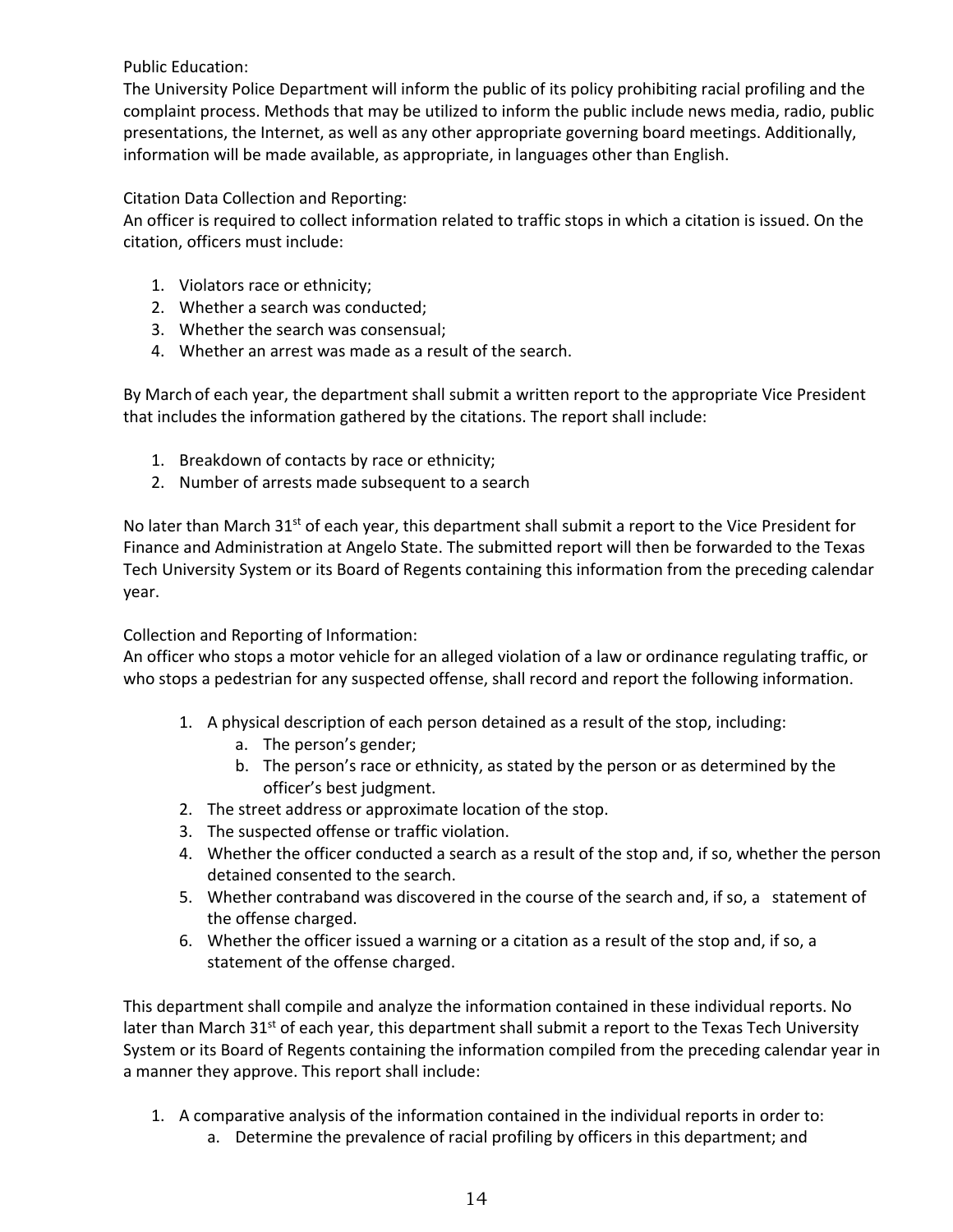- b. Examine the disposition of traffic and pedestrian stops made by this department's officers, including searches resulting from stops.
- 2. Information relating to the number of complaints filed with this department alleging racial profiling.

The annual report will not include identifying information about a peace officer who makes a stop or about an individual who is stopped or arrested by a peace officer.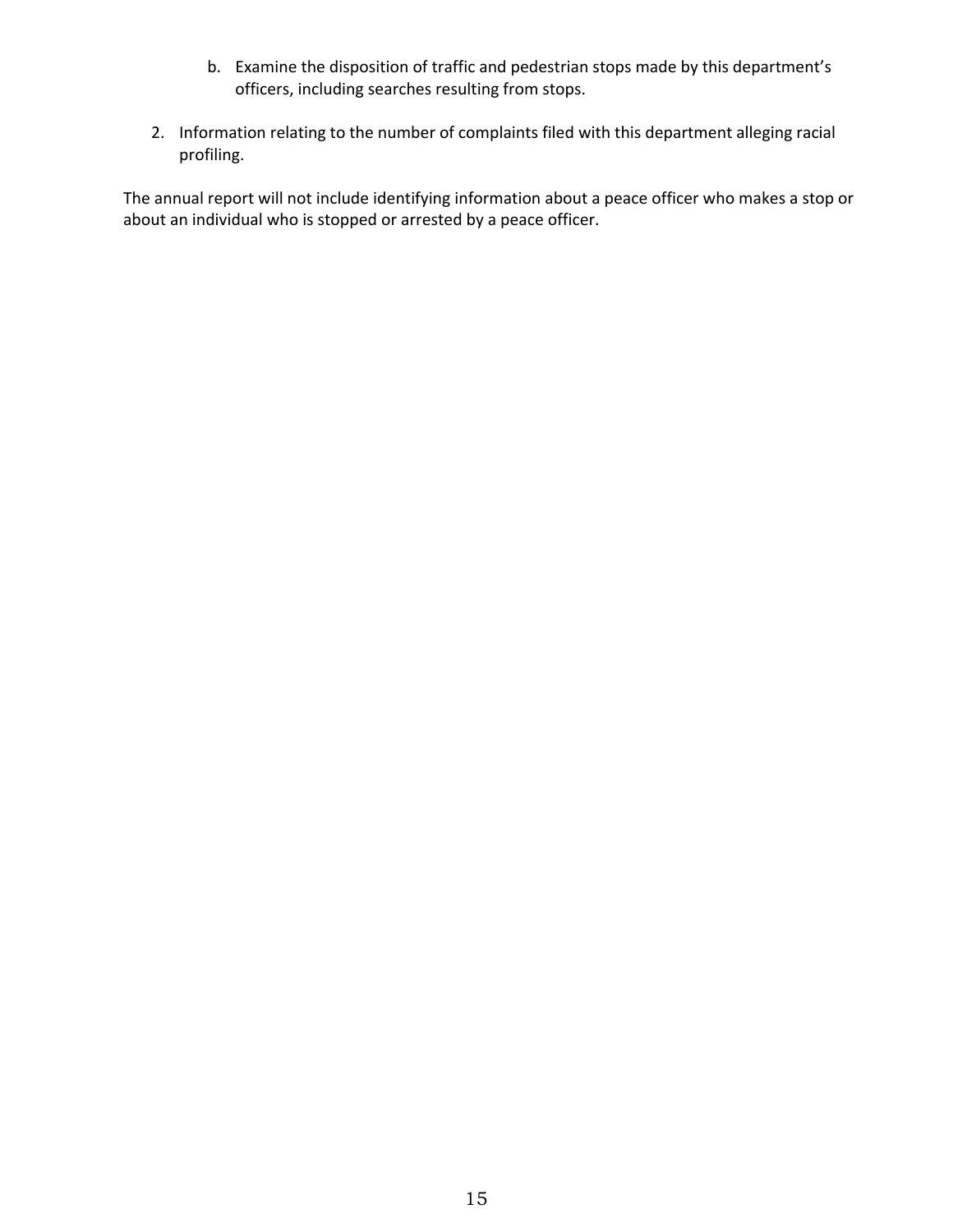# **RACIAL PROFILE TRAINING**

Since 2002, university officers have been instructed, as specified in the Texas Racial Profiling Law, to adhere to all Texas Commission on Law Enforcement (TCOLE) training and the Law Enforcement Management Institute of Texas (LEMIT) requirements. To date, all sworn officers of the University Police Department have completed the TCOLE basic training on racial profiling. The main outline used to train the officers of the University Police Department has been included in this report.

It is important to recognize that the Chief of the University Police Department has also met the training requirements, as specified by the Texas Racial Profiling Law, in the completion of the LEMIT program on racial profiling. The satisfactory completion of the racial profiling training by the sworn personnel of the University Police Department fulfills the training requirement as specified in the Education Code (96.641) of the Texas Racial Profiling Law.

Racial Profiling Course 3256

- 1.0 RACIAL PROFILING AND THE LAW
- 1.1 UNIT GOAL: The student will be able to identify the legal aspects of racial profiling.
- 1.1.1 LEARNING OBJECTIVE: The student will be able to identify the legislative requirements placed upon peace officers and law enforcement agencies regarding racial profiling.

Racial Profiling Requirements:

| Racial profiling                                | <b>CCP 3.05</b>             |
|-------------------------------------------------|-----------------------------|
| Racial profiling prohibited                     | CCP 2.131                   |
| Law enforcement policy on racial profiling      | CCP 2.132                   |
| Reports required for traffic and pedestrian sto | CCP 2.133                   |
| Liability                                       | CCP 2.136                   |
| Racial profiling education for police chiefs    | Education Code 96.641       |
| Training program                                | Occupations Code 1701.253   |
| Training required for intermediate certificate  | Occupations Code 1701.402   |
| Definition of "race or ethnicity" for form      | Transportation Code 543.202 |
|                                                 |                             |

- A. Written departmental policies
	- 1. Definition of what constitutes racial profiling
	- 2. Prohibition of racial profiling
	- 3. Complaint process
	- 4. Public education
	- 5. Corrective action
	- 6. Collection of traffic‐stop statistics
	- 7. Annual reports
- B. Not prima facie evidence
- C. Feasibility of use of video equipment
- D. Data does not identify officer
- E. Copy of complaint‐related video evidence to officer in question
- F. Vehicle stop report
	- 1. Physical description of detainees: gender, race or ethnicity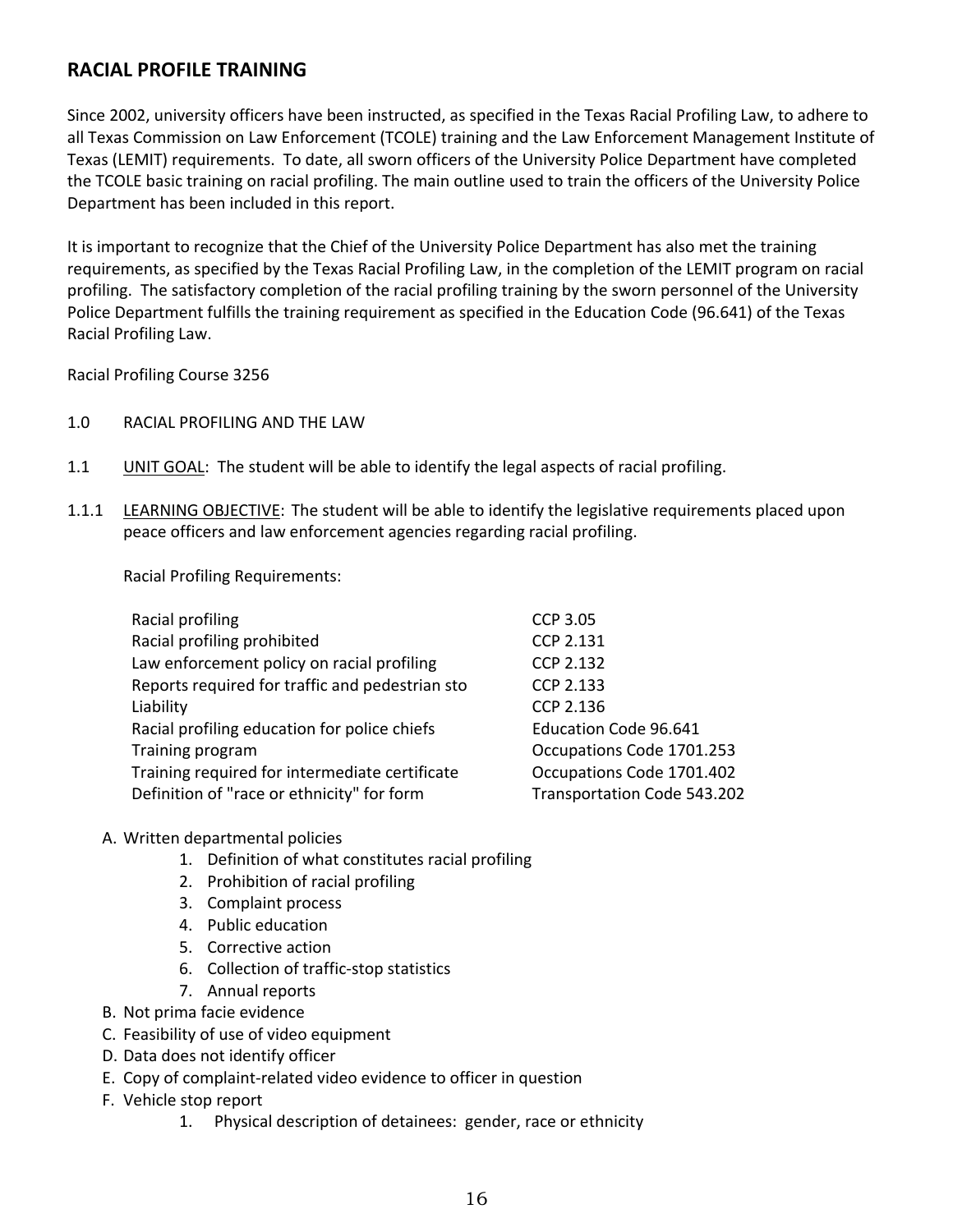- 2. Alleged violation
- 3. Consent to search
- 4. Contraband
- 5. Facts supporting probable cause
- 6. Arrest
- 7. Warning or citation issued
- G. Compilation and analysis of data
- H. Exemption from reporting audio/video equipment
- I. Officer non‐liability
- J. Funding
- K. Required training in racial profiling
	- 1. Police chiefs
	- 2. All holders of intermediate certificates and/or two-year-old licenses as of 09/01/2001 (training to be completed no later than 09/01/2003) – see legislation 77R‐SB1074
- 1.1.2 LEARNING OBJECTIVE: The student will become familiar with Supreme Court decisions and other court decisions involving appropriate actions in traffic stops.
	- A. Whren v. United States, 517 U.S. 806, 116 S.Ct. 1769 (1996)
		- 1. Motor vehicle search exemption
		- 2. Traffic violation acceptable as pretext for further investigation
		- 3. Selective enforcement can be challenged
	- B. Terry v. Ohio, 392 U.S. 1, 88 S.Ct. 1868 (1968)
		- 1. Stop & Frisk doctrine
		- 2. Stopping and briefly detaining a person
		- 3. Frisk and pat down
	- C. Other cases
		- 1. Pennsylvania v. Mimms, 434 U.S. 106, 98 S.Ct. 330 (1977)
		- 2. Maryland v. Wilson, 117 S.Ct. 882 (1997)
		- 3. Graham v. State, 119 MdApp 444, 705 A.2d 82 (1998)
		- 4. Pryor v. State, 122 Md.App. 671 (1997) cert. denied 352 Md. 312, 721 A.2d 990 (1998)
		- 5. Ferris v. State, 355 Md. 356, 735 A.2d 491 (1999)
		- 6. New York v. Belton, 453 U.S. 454 (1981)
- 2.0 RACIAL PROFILING AND THE COMMUNITY
- 2.1 UNIT GOAL: The student will be able to identify logical and social arguments against racial profiling.
- 2.1.1 LEARNING OBJECTIVE: The student will be able to identify logical and social arguments against racial profiling.
	- A. There are appropriate reasons for unusual traffic stops (suspicious behavior, the officer's intuition, MOs, etc.), but police work must stop short of cultural stereotyping and racism.
	- B. Racial profiling would result in criminal arrests, but only because it would target all members of a race randomly – the minor benefits would be far outweighed by the distrust and anger towards law enforcement by minorities and the public as a whole.
	- C. Racial profiling is self‐fulfilling bad logic: if you believed that minorities committed more crimes, then you might look for more minority criminals, and find them in disproportionate numbers.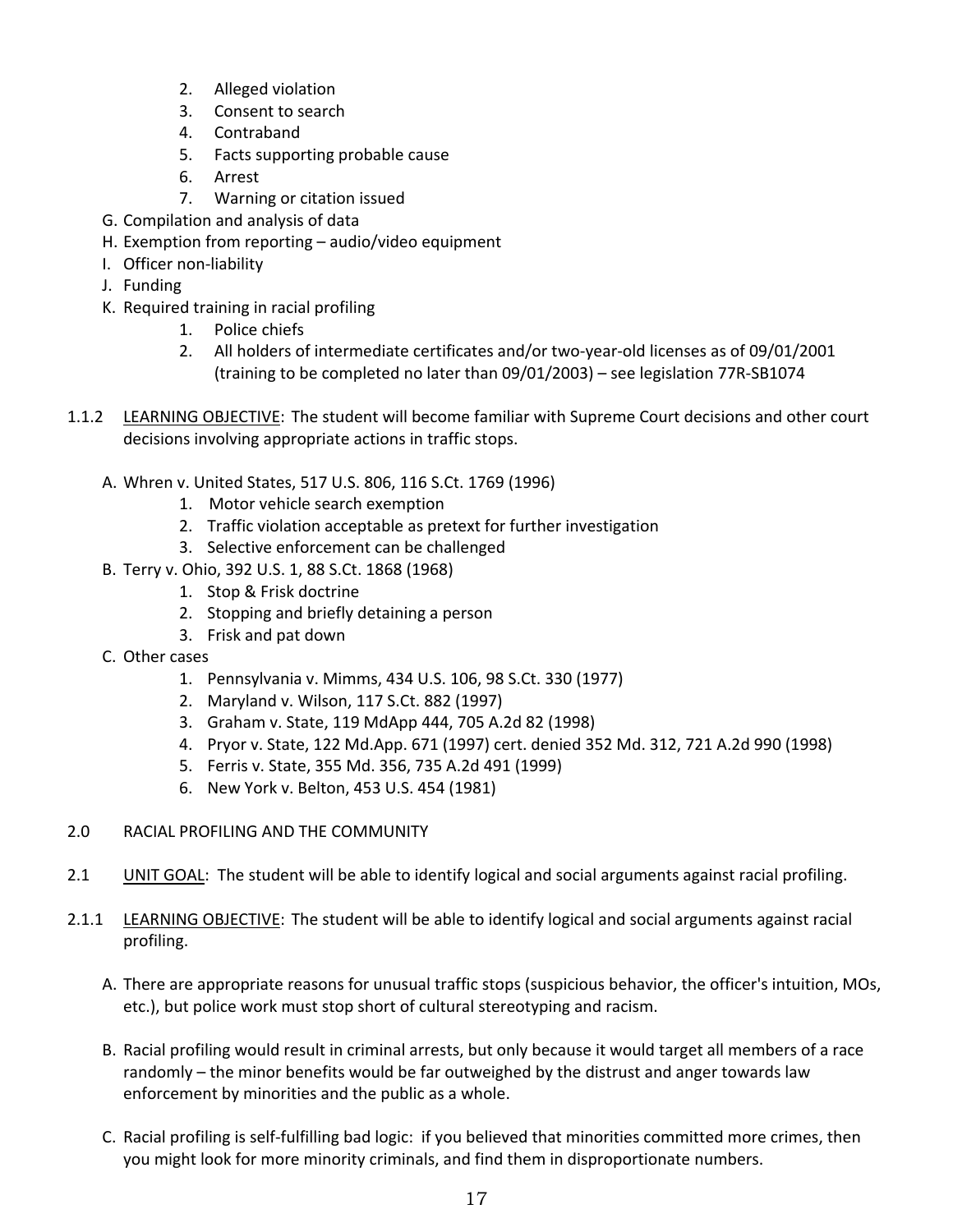- D. Inappropriate traffic stops generate suspicion and antagonism towards officers and make future stops more volatile – a racially-based stop today can throw suspicion on tomorrow's legitimate stop.
- E. By focusing on race, you would not only be harassing innocent citizens, but overlooking criminals of all races and backgrounds – it is a waste of law enforcement resources.
- 3.0 RACIAL PROFILING VERSUS REASONABLE SUSPICION
- 3.1 UNIT GOAL: The student will be able to identify the elements of both inappropriate and appropriate traffic stops.
- 3.1.1 LEARNING OBJECTIVE: The student will be able to identify elements of a racially-motivated traffic stop.
	- A. Most race‐based complaints come from vehicle stops, often since race is used as an inappropriate substitute for drug courier profile elements.
		- B. "DWB" "Driving While Black" a nickname for the public perception that a Black person may be stopped solely because of their race (especially with the suspicion that they are a drug courier), often extended to other minority groups or activities as well ("Driving While Brown," "Flying While Black," etc.)
		- C. A typical traffic stop resulting from racial profiling
			- 1. The vehicle is stopped on the basis of a minor or contrived traffic violation which is used as a pretext for closer inspection of the vehicle, driver, and passengers.
			- 2. The driver and passengers are questioned about things that do not relate to the traffic violation.
			- 3. The driver and passengers are ordered out of the vehicle.
			- 4. The officers visually check all observable parts of the vehicle.
			- 5. The officers proceed on the assumption that drug courier work is involved by detaining the driver and passengers by the roadside.
			- 6. The driver is asked to consent to a vehicle search if the driver refuses, the officers use other procedures (waiting on a canine unit, criminal record checks, license-plate checks, etc.), and intimidate the driver (with the threat of detaining him/her, obtaining a warrant, etc.)
- 3.1.2 LEARNING OBJECTIVE: The student will be able to identify elements of a traffic stop which would constitute reasonable suspicion of drug courier activity.
	- A. Drug courier profile (adapted from a profile developed by the DEA)
		- 1. Driver is nervous or anxious beyond the ordinary anxiety and cultural communication styles.
		- 2. Signs of long-term driving (driver is unshaven, has empty food containers, etc.)
		- 3. Vehicle is rented
		- 4. Driver is a young male, 20‐35
		- 5. No visible luggage, even though driver is traveling.
		- 6. Driver was over‐reckless or over‐cautious in driving and responding to signals.
		- 7. Use of air fresheners.
	- B. Drug courier activity indicators by themselves are usually not sufficient to justify a stop.
- 3.1.3 LEARNING OBJECTIVE: The student will be able to identify elements of a traffic stop which could constitute reasonable suspicion of criminal activity.
	- A. Thinking about the totality of circumstances in a vehicle stop.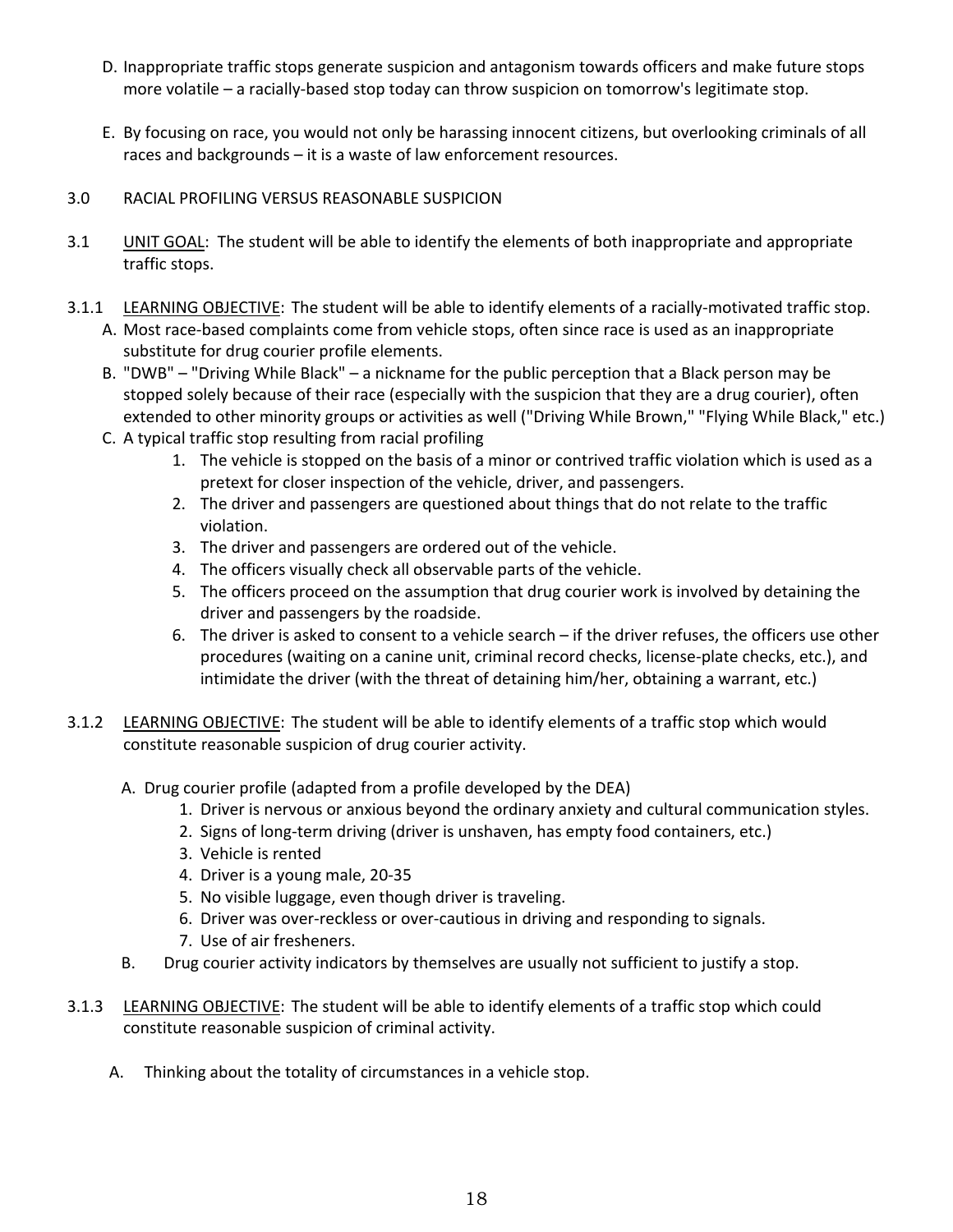- B. Vehicle exterior
	- 1. Non‐standard repainting (esp. on a new vehicle)
	- 2. Signs of hidden cargo (heavy weight in trunk, windows do not roll down, etc.)
	- 3. Unusual license plate suggesting a switch (dirty plate, bugs on back plate, etc.)
	- 4. Unusual circumstances (pulling a camper at night, kids' bikes with no kids, etc.)
- C. Pre-stop indicators
	- 1. Not consistent with traffic flow.
	- 2. Driver is overly cautious, or driver/passengers repeatedly look at police car.
	- 3. Driver begins using a car or cell phone when signaled to stop.
	- 4. Unusual pull-over behavior (ignores signals, hesitates, pulls onto new street, moves objects in car, etc.)
- D. Vehicle interior
	- 1. Rear seat or interior panels have been opened, there are tools or spare tire, etc.
	- 2. Inconsistent items (anti-theft club with a rental, unexpected luggage, etc.)

#### **Resources**

Proactive Field Stops Training Unit – Instructor's Guide, Maryland Police and Correctional Training Commissions, 2001. (See Appendix A.)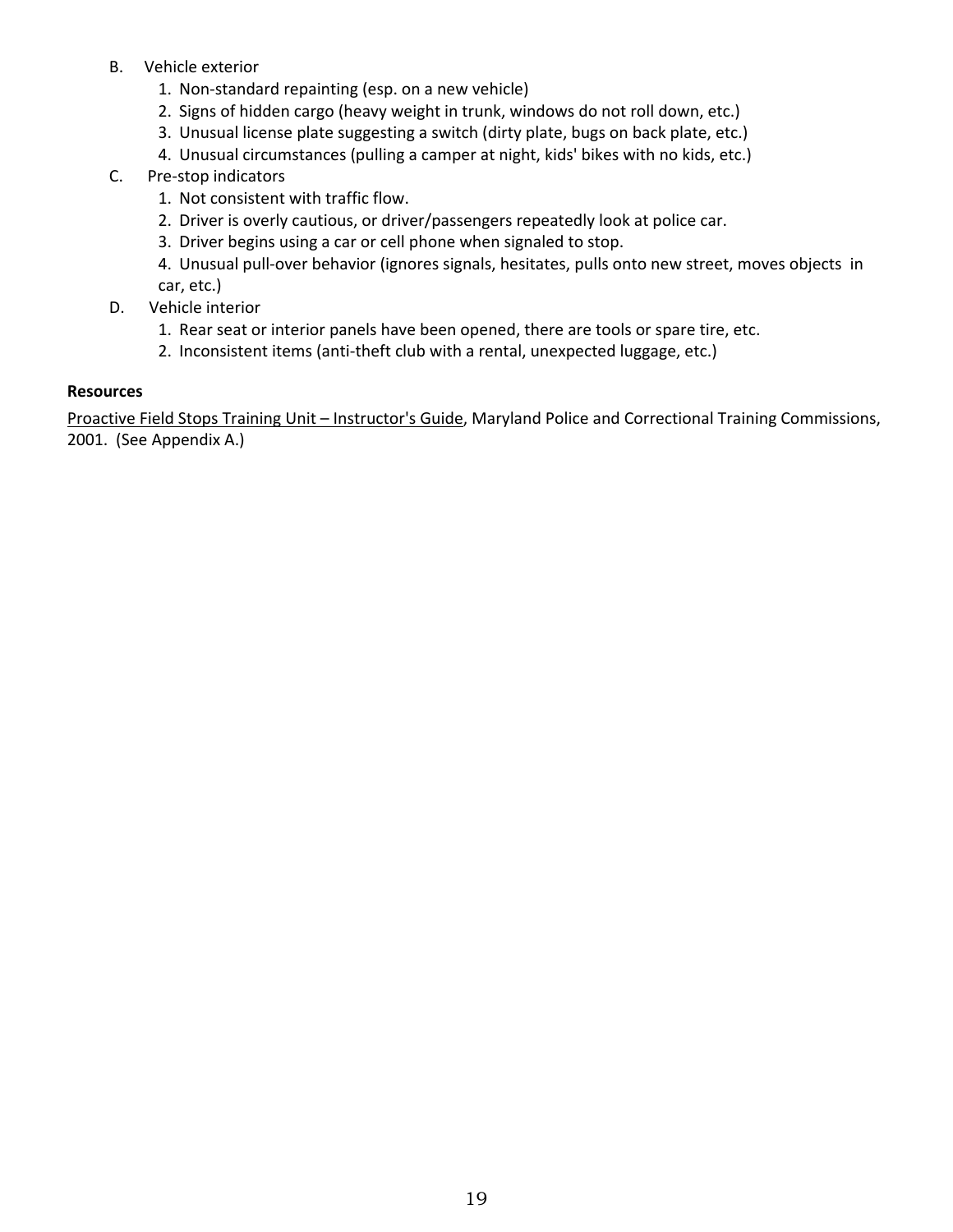# **Five Year Demographical Analysis of University Police Contacts**

The Angelo State University Police Department, in accordance with the Racial Profiling Law (S.B. No. 1074), collects data on all police officer contacts. The collected information is designed to track and identify any concerns regarding racial profiling.

| Race/Ethnicity*        | <b>Contacts</b> | Citations* | <b>Warnings</b> |
|------------------------|-----------------|------------|-----------------|
| White                  | 564             | 154        | 410             |
|                        |                 |            |                 |
| <b>Black</b>           | 134             | 46         | 88              |
| <b>Hispanic</b>        | 307             | 111        | 196             |
|                        |                 |            |                 |
|                        |                 |            |                 |
| <b>Native American</b> | $\overline{2}$  | $\Omega$   | $\mathbf{2}$    |
| Asian                  | <b>20</b>       | 4          | 16              |
|                        |                 |            |                 |
|                        |                 |            |                 |
|                        |                 |            |                 |
| <b>Middle Eastern</b>  |                 | $\bf{0}$   | 1               |
|                        |                 |            |                 |
| Total                  | 1028            | 315        | 713             |

### **Table 1. General Demographics of Contacts and Searches (2017)**

| Race/Ethnicity*        | Contacts     | Citations*  | Warnings       | Race/Ethnicity*                                        | 2017 Demographics |
|------------------------|--------------|-------------|----------------|--------------------------------------------------------|-------------------|
| White                  | 564          | 154         | 410            | White                                                  | 5501 (52.8%)      |
| Black                  | 134          | 46          | 88             | <b>Black</b>                                           | 652 (6.3%)        |
| Hispanic               | 307          | 111         | 196            | <b>Hispanic</b>                                        | 3390 (32.5%)      |
| <b>Native American</b> | $\mathbf{2}$ | $\mathbf 0$ | $\overline{2}$ | American Indian/<br><b>Alaskan Native</b>              | 50 (0.5%)         |
| Asian                  | 20           | 4           | 16             | Asian                                                  | 152 (1.3%)        |
| Middle Eastern         | $\mathbf{1}$ | $\mathbf 0$ | $\mathbf{1}$   | Native Hawaiian or<br><b>Other Pacific</b><br>Islander | $12(0.1\%)$       |
| <b>Total</b>           | 1028         | 315         | 713            | <b>International</b>                                   | $234(2.2\%)$      |
|                        |              |             |                | <b>Two+Races</b>                                       | 264(2.5%)         |
|                        |              |             |                | Unknown                                                | 162 (1.6%)        |
|                        |              |             |                | <b>Total</b>                                           | 10,417            |
| _ _ _ _                | $-1$         |             |                |                                                        |                   |

| <b>Searches Conducted</b> | 30 |
|---------------------------|----|
| <b>Searches Consented</b> | 6  |
| Arrested                  | 30 |
|                           |    |

#### **Table 2. General Demographics of Contacts and Searches (2018)**

| Race/Ethnicity*                   | <b>Contacts</b> |
|-----------------------------------|-----------------|
| White                             | 270             |
| <b>Black</b>                      | 68              |
| <b>Hispanic</b>                   | 178             |
| American Indian/<br>Alaska Native | 1               |
| Asian/Pacific<br>Islander         | 11              |
| Total                             | 528             |
|                                   |                 |

| <b>Searches Conducted</b> | 25     |
|---------------------------|--------|
| <b>Searches Consented</b> | з      |
| <b>Arrested</b>           | $\sim$ |

| Race/Ethnicity*           | Contacts | Race/Ethnicity*         | 2018 Demographics |
|---------------------------|----------|-------------------------|-------------------|
| White                     | 270      | White                   | 5390 (51.9%)      |
| Black                     | 68       | <b>Black</b>            | 654 (6.3%)        |
| Hispanic                  | 178      | <b>Hispanic</b>         | 3532 (34%)        |
| American Indian/          |          | American Indian/        |                   |
| Alaska Native             | 1        | <b>Alaskan Native</b>   | 40 (0.4%)         |
| Asian/Pacific             |          |                         |                   |
| Islander                  | 11       | Asian                   | 156 (1.5%)        |
| <b>Total</b>              | 528      | International           | 255(2.5%)         |
|                           |          | <b>Native</b>           |                   |
|                           |          | Hawaiian/Other          |                   |
|                           |          | <b>Pacific Islander</b> | $18(0.2\%)$       |
|                           |          | Two+Races               | 308(3%)           |
|                           |          | Unknown                 | 34 (.29%)         |
|                           |          | Total                   | 10,387            |
| <b>Searches Conducted</b> | 25       |                         |                   |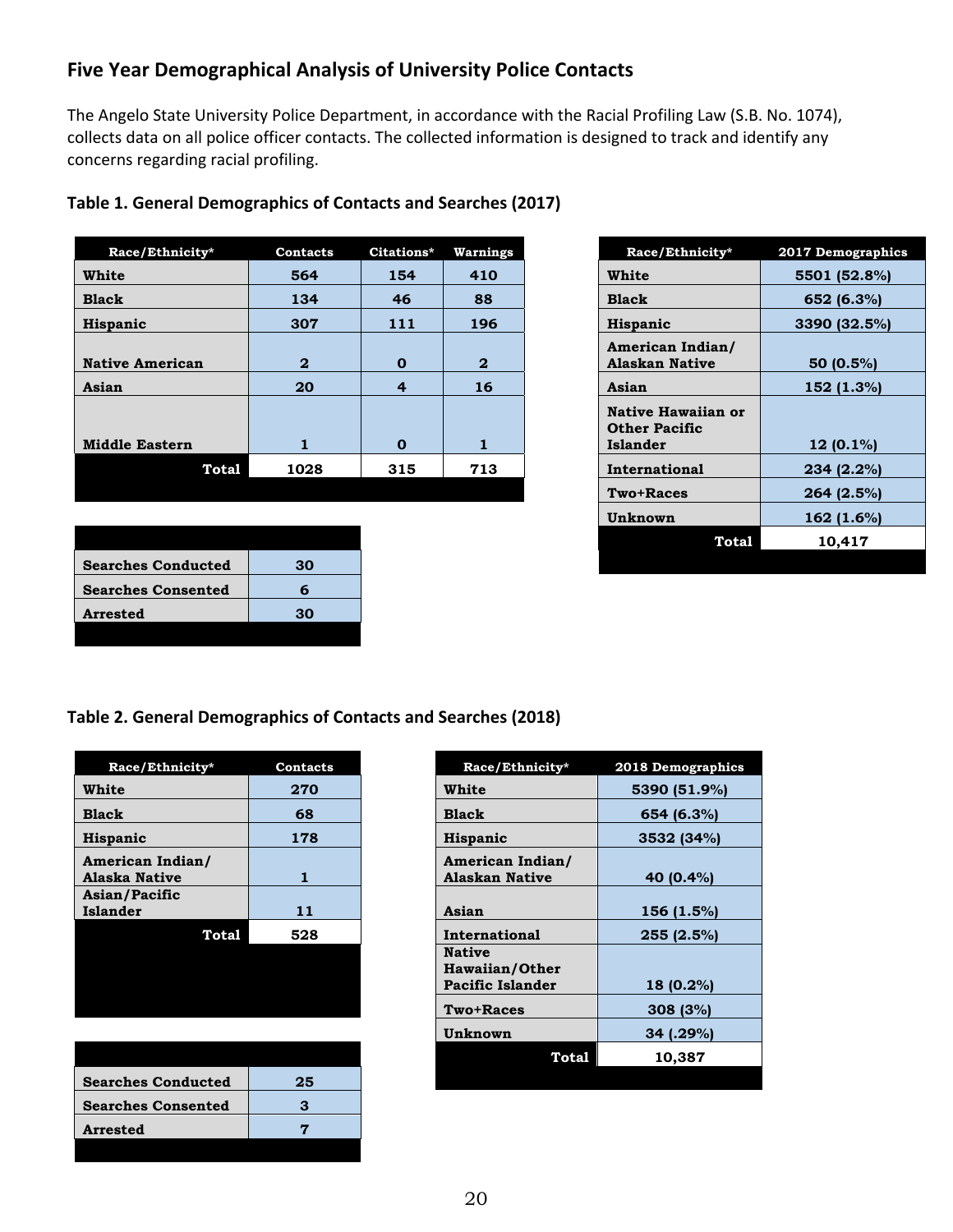### **Table 3. General Demographics of Contacts and Searches (2019)**

| Race/Ethnicity*                   | <b>Contacts</b> |
|-----------------------------------|-----------------|
| White                             | 313             |
| <b>Black</b>                      | 97              |
| <b>Hispanic</b>                   | 177             |
| American Indian/<br>Alaska Native | $\mathbf{2}$    |
| Asian/Pacific<br>Islander         | 10              |
| Total                             | 599             |
|                                   |                 |
|                                   |                 |
|                                   |                 |

| <b>Searches Conducted</b> | 34 |
|---------------------------|----|
| <b>Searches Consented</b> |    |
| Arrested                  | 25 |
|                           |    |

| Race/Ethnicity*                   | Contacts     | Race/Ethnicity*                                            | 2019 Demographics |
|-----------------------------------|--------------|------------------------------------------------------------|-------------------|
| White                             | 313          | White                                                      | 4836 (45.8%)      |
| Black                             | 97           | <b>Black</b>                                               | $625(5.9\%)$      |
| Hispanic                          | 177          | <b>Hispanic</b>                                            | 4224 (39.9%)      |
| American Indian/<br>Alaska Native | $\mathbf{2}$ | American Indian/<br><b>Alaskan Native</b>                  | 38 (0.4%)         |
| Asian/Pacific<br>Islander         | 10           | Asian                                                      | 148 (1.4%)        |
| <b>Total</b>                      | 599          | International                                              | 244 (2.3%)        |
|                                   |              | <b>Native</b><br>Hawaiian/Other<br><b>Pacific Islander</b> | $9(0.1\%)$        |
|                                   |              | Two+Races                                                  | 409 (3.9%)        |
|                                   |              | Unknown                                                    | $35(0.3\%)$       |
|                                   |              | <b>Total</b>                                               | 10,568            |
| Searches Conducted                | 34           |                                                            |                   |

# **Table 4. General Demographics of Contacts and Searches (2020)**

| Race/Ethnicity*      | Contacts | Male     | Female   |
|----------------------|----------|----------|----------|
| White                | 203      | 104      | 99       |
| <b>Black</b>         | 50       | 30       | 20       |
| <b>Hispanic</b>      | 132      | 72       | 60       |
| American Indian/     |          |          |          |
| <b>Alaska Native</b> | $\Omega$ | $\bf{0}$ | $\bf{0}$ |
| Asian/Pacific        |          |          |          |
| Islander             | 10       | 5        | 5        |
| Total                | 395      | 211      | 184      |
|                      |          |          |          |
|                      |          |          |          |
|                      |          |          |          |

| <b>Searches</b> | 18 |
|-----------------|----|
| Conducted       |    |
| <b>Searches</b> |    |
| Consented       |    |
| <b>Arrested</b> | 16 |
|                 |    |
|                 |    |
|                 |    |

| Race/Ethnicity*        | Contacts    | Male        | Female    | Race/Ethnicity*      | 2020 Demographics |
|------------------------|-------------|-------------|-----------|----------------------|-------------------|
| White                  | 203         | 104         | 99        | White                | 4419 (41.0%)      |
| Black                  | 50          | 30          | <b>20</b> | <b>Black</b>         | 570 (5.3%)        |
| Hispanic               | 132         | 72          | 60        | <b>Hispanic</b>      | 5084 (47.2%)      |
| American Indian/       |             |             |           | American Indian/     |                   |
| Alaska Native          | $\mathbf 0$ | $\mathbf 0$ | $\bf{0}$  | <b>Alaska Native</b> | $34(0.3\%)$       |
| Asian/Pacific          |             |             |           |                      |                   |
| Islander               | 10          | 5           | 5         | Asian                | $128(1.2\%)$      |
| Total                  | 395         | 211         | 184       | International        | 159 (1.5%)        |
|                        |             |             |           | Native Hawaiian/     |                   |
|                        |             |             |           | <b>Other Pacific</b> |                   |
|                        |             |             |           | Islander             | $9$ (<0.1%)       |
|                        |             |             |           | $Two + Races$        | 350 (3.2%)        |
|                        |             |             |           | Unknown              | $22(0.2\%)$       |
|                        |             |             |           | <b>Total</b>         | 10,755            |
| Searches<br><b>. .</b> | 18          |             |           |                      |                   |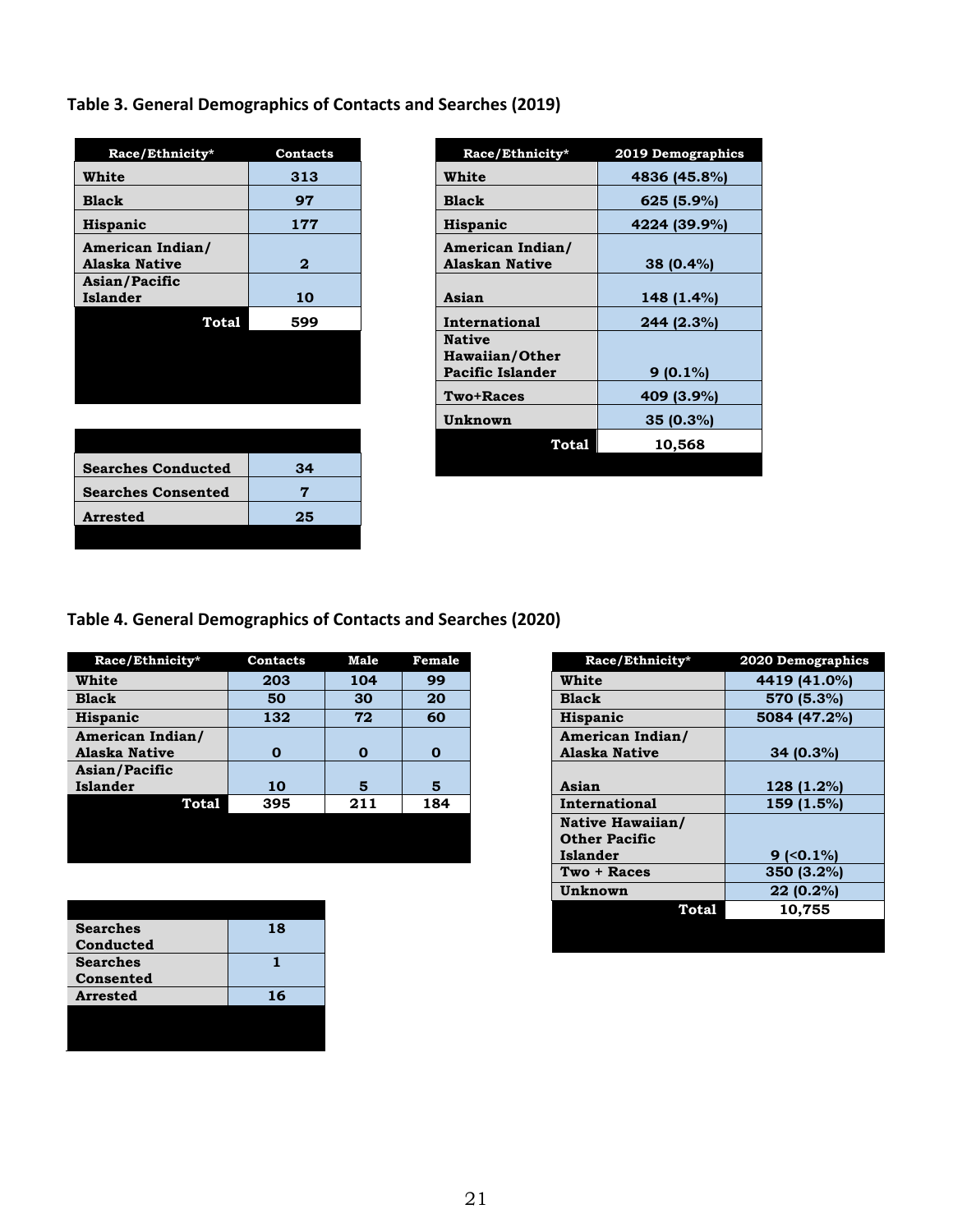# **Table 5. General Demographics of Contacts and Searches (2021)**

| Race/Ethnicity*      | Contacts       | Male | Female |
|----------------------|----------------|------|--------|
| White                | 273            | 140  | 133    |
| <b>Black</b>         | 78             | 57   | 21     |
| <b>Hispanic</b>      | 164            | 100  | 64     |
| American Indian/     |                |      |        |
| <b>Alaska Native</b> | $\overline{2}$ |      | 1      |
| Asian/Pacific        |                |      |        |
| Islander             | 20             | 9    | 11     |
| <b>Total</b>         | 537            | 307  | 230    |
|                      |                |      |        |
|                      |                |      |        |
|                      |                |      |        |

| Race/Ethnicity*  | Contacts     | Male | Female |
|------------------|--------------|------|--------|
| White            | 273          | 140  | 133    |
| Black            | 78           | 57   | 21     |
| Hispanic         | 164          | 100  | 64     |
| American Indian/ |              |      |        |
| Alaska Native    | $\mathbf{2}$ | 1    | 1      |
| Asian/Pacific    |              |      |        |
| Islander         | <b>20</b>    | 9    | 11     |
| <b>Total</b>     | 537          | 307  | 230    |
|                  |              |      |        |
|                  |              |      |        |
|                  |              |      |        |
|                  |              |      |        |
|                  |              |      |        |
|                  |              |      |        |
| Searches         | 23           |      |        |

| <b>Searches</b> | 23            |
|-----------------|---------------|
| Conducted       |               |
| <b>Searches</b> | $\mathcal{P}$ |
| Consented       |               |
| <b>Arrested</b> | 26            |
|                 |               |
|                 |               |
|                 |               |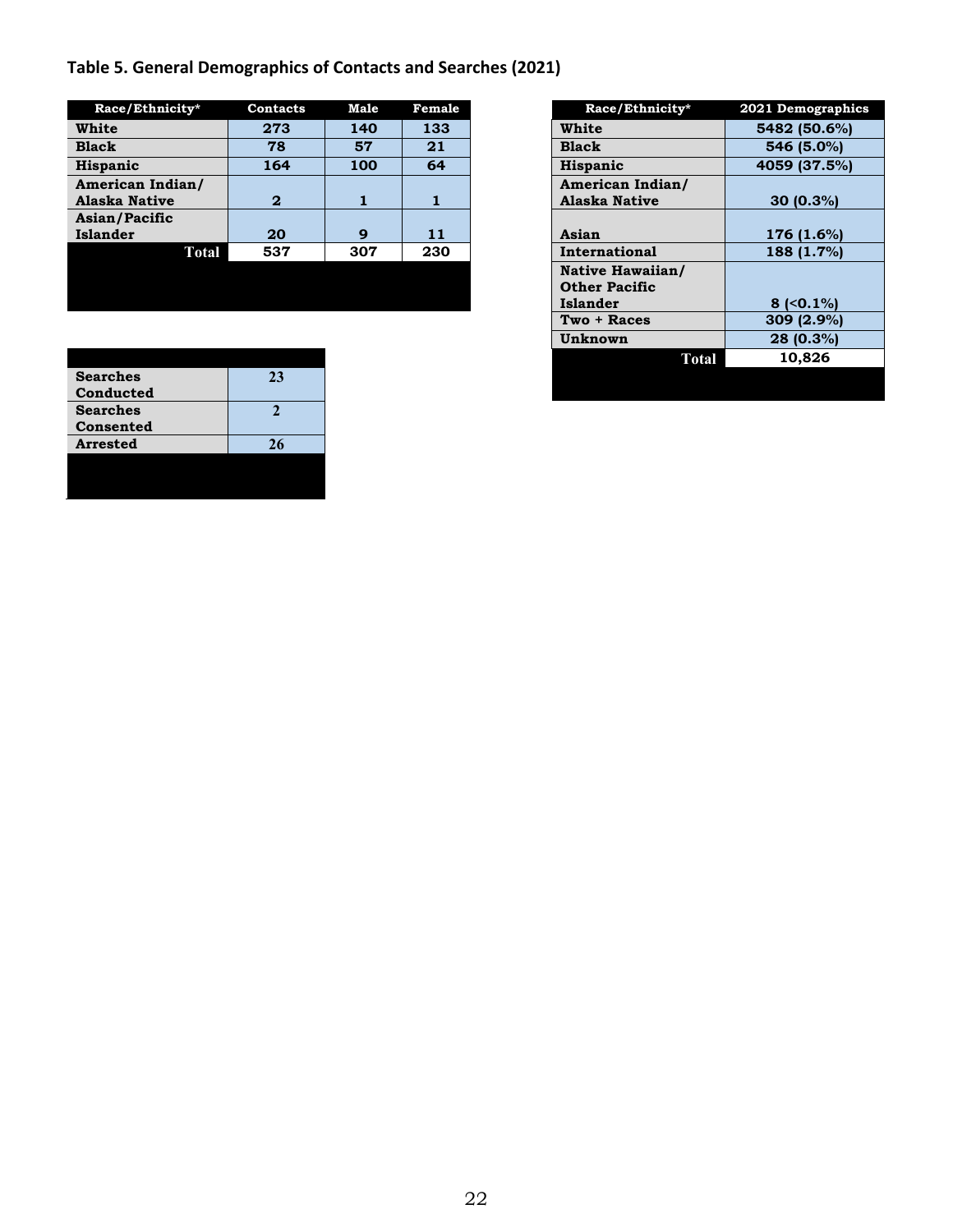#### **GRAPHICAL CHARTS**

#### **FIVE YEAR TRAFFIC CONTACTS BY UNIVERSITY POLICE**



### **CONTACTS BY RACE/ETHNICITY**